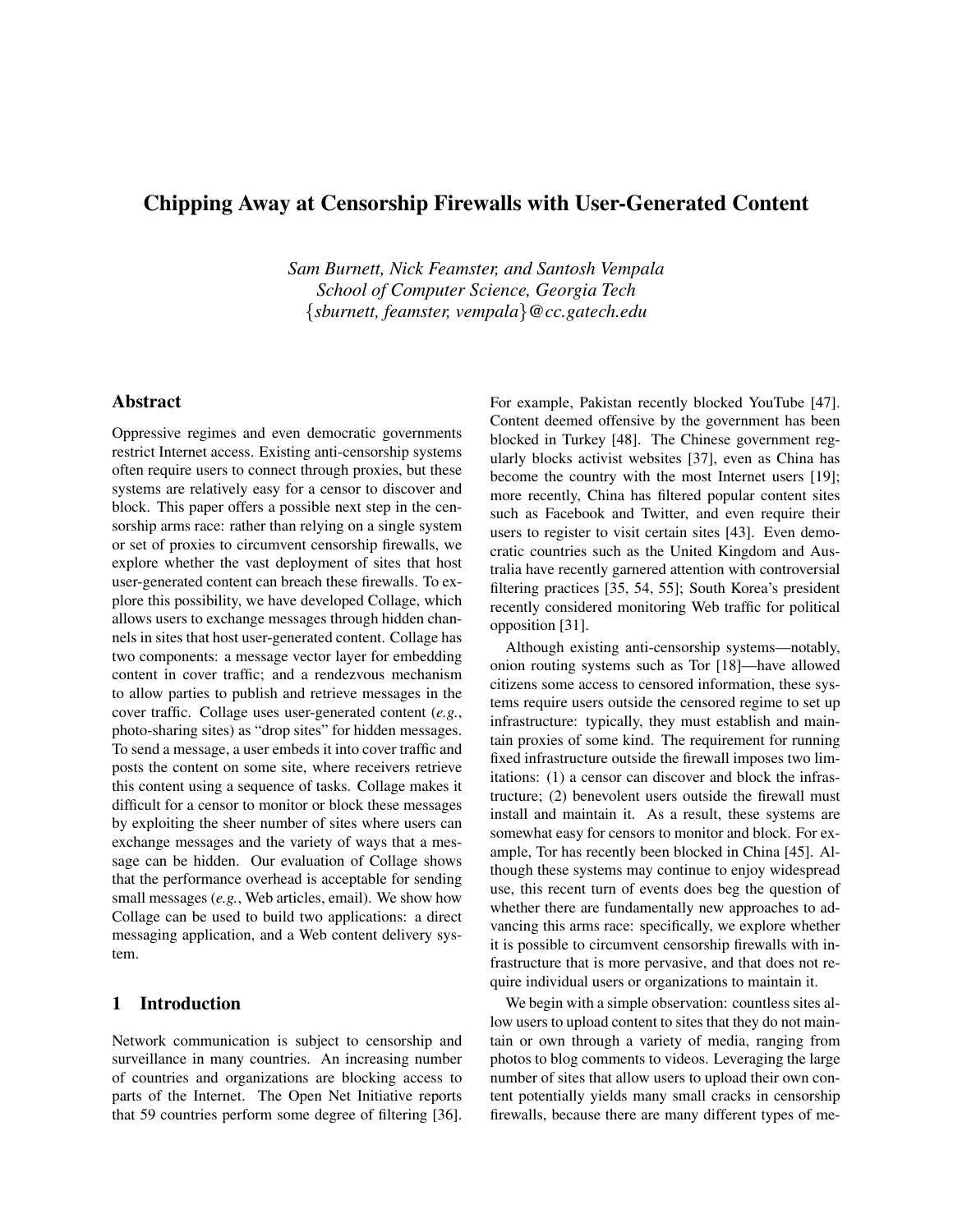dia that users can upload, and many different sites where they can upload it. The sheer number of sites that users could use to exchange messages, and the many different ways they could hide content, makes it difficult for a censor to successfully monitor and block all of them.

In this paper, we design a system to circumvent censorship firewalls using different types of user-generated content as cover traffic. We present Collage, a method for building message channels through censorship firewalls using user-generated content as the cover medium. Collage uses existing sites to host user-generated content that serves as the cover for hidden messages (*e.g.*, photo-sharing, microblogging, and video-sharing sites). Hiding messages in photos, text, and video across a wide range of host sites makes it more difficult for censors to block all possible sources of censored content. Second, because the messages are hidden in other seemingly innocuous messages, Collage provides its users some level of deniability that they do not have in using existing systems (*e.g.*, accessing a Tor relay node immediately implicates the user that contacted the relay). We can achieve these goals with minimal out-of-band communication.

Collage is not the first system to suggest using covert channels: much previous work has explored how to build a covert channel that uses images, text, or some other media as cover traffic, sometimes in combination with mix networks or proxies [3, 8, 17, 18, 21, 38, 41]. Other work has also explored how these schemes might be broken [27], and others hold the view that message hiding or "steganography" can never be fully secure. Collage's new contribution, then, is to design covert channels based on user-generated content and imperfect message-hiding techniques in a way that circumvents censorship firewalls that is robust enough to allow users to freely exchange messages, even in the face of an adversary that may be looking for such suspicious cover traffic.

The first challenge in designing Collage is to develop an appropriate *message vector* for embedding messages in user-generated content. Our goal for developing a message vector is to find user-generated traffic (*e.g.*, photos, blog comments) that can act as a cover medium, is widespread enough to make it difficult for censors to completely block and remove, yet is common enough to provide users some level of deniability when they download the cover traffic. In this paper, we build message vectors using the user-generated photo-sharing site, Flickr [24], and the microblogging service, Twitter [49], although our system in no way depends on these particular services. We acknowledge that some or all of these two specific sites may ultimately be blocked in certain countries; indeed, we witnessed that parts of Flickr were already blocked in China when accessed via a Chinese proxy in January 2010. A main strength of Collage's de-Lead this paper, we design a system to diventure the<br>matrix  $\begin{pmatrix} \cos \theta \\ \sin \theta \end{pmatrix}$  the site of site of site or set of site or set of site or set or set of site or<br>site or set of site or set or set or set or set or set or



Figure 1: Collage's interaction with the network. See Figure 2 for more detail.

fully stem the flow of information through the firewall, since users can use so many sites to post user-generated content. We have chosen Flickr and Twitter as a proof of concept, but Collage users can easily use domestic equivalents of these sites to communicate using Collage.

Given that there are necessarily many places where one user might hide a message for another, the second challenge is to agree on *rendezvous* sites where a sender can leave a message for a receiver to retrieve. We aim to build this *message layer* in a way that the client's traffic looks innocuous, while still preventing the client from having to retrieve an unreasonable amount of unwanted content simply to recover the censored content. The basic idea behind rendezvous is to embed message segments in enough cover material so that it is difficult for the censor to block all segments, even if it joins the system as a user; and users can retrieve censored messages without introducing significant deviations in their traffic patterns. In Collage, senders and receivers agree on a common set of network locations where any given content should be hidden; these agreements are established and communicated as "tasks" that a user must perform to retrieve the content (*e.g.*, fetching a particular URL, searching for content with a particular keyword). Figure 1 summarizes this process. Users send a message with three steps: (1) divide a message into many erasureencoded "blocks" that correspond to a task, (2) embed these blocks into user-generated content (*e.g.*, images), and (3) publish this content at user-generated content sites, which serve as rendezvous points between senders and receivers. Receivers then retrieve a subset of these blocks to recover the original message by performing one of these tasks.

This paper presents the following contributions.

- We present the design and implementation of Collage, a censorship-resistant message channel built using user-generated content as the cover medium. An implementation of the Collage message channel is publicly available [13].
- We evaluate the performance and security of Collage. Collage does impose some overhead, but the overhead is acceptable for small messages (*e.g.*, ar-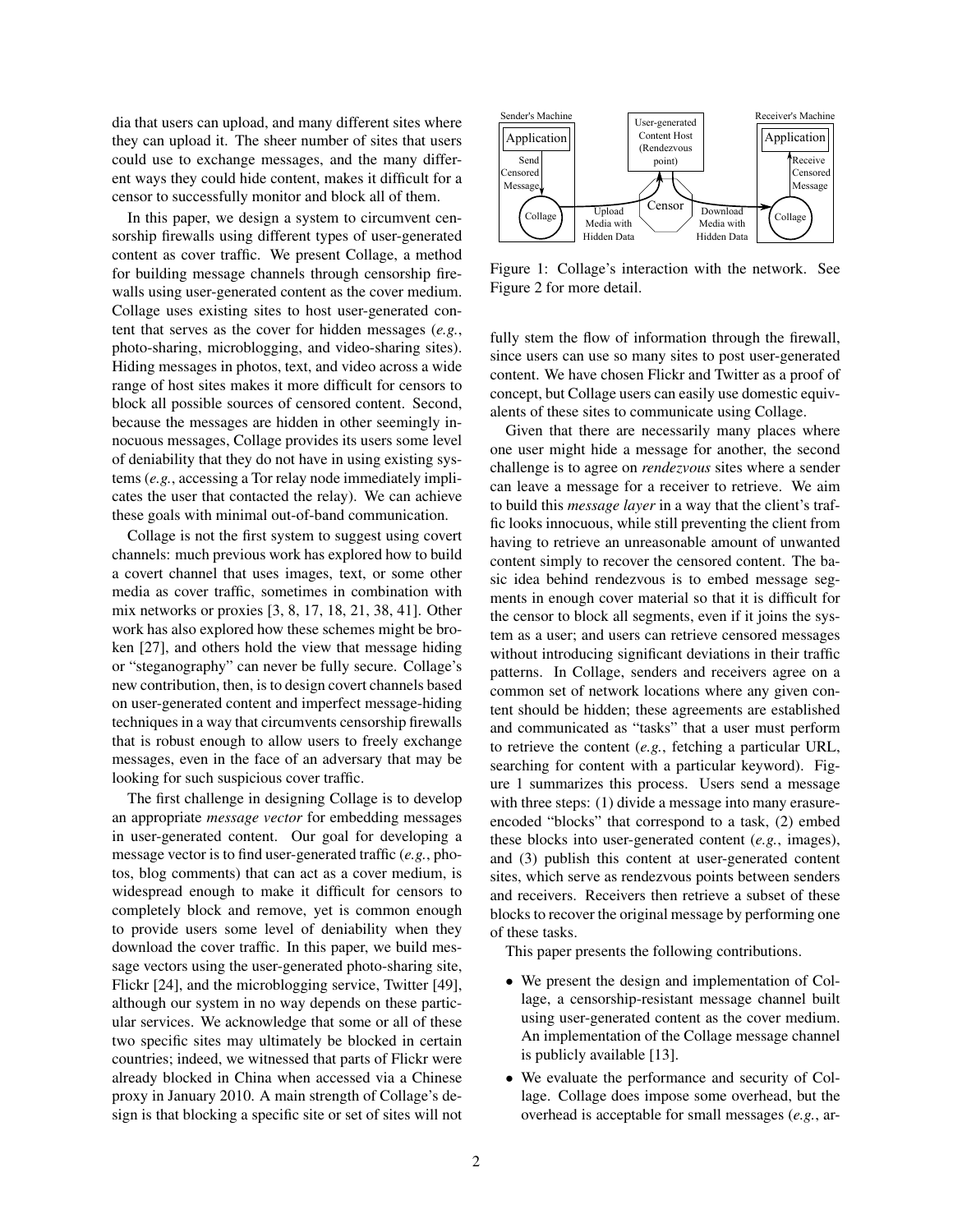ticles, emails, short messages), and Collage's overhead can also be reduced at the cost of making the system less robust to blocking.

• We present Collage's general message-layer abstraction and show how this layer can serve as the foundation for two different applications: Web publishing and direct messaging (*e.g.*, email). We describe and evaluate these two applications.

The rest of this paper proceeds as follows. Section 2 presents related work. In Section 3, we describe the design goals for Collage and the capabilities of the censor. Section 4 presents the design and implementation of Collage. Section 5 evaluates the performance of Collage's messaging layer and applications. Section 6 describes the design and implementation of two applications that are built on top of this messaging layer. Section 7 discusses some limitations of Collage's design and how Collage might be extended to cope with increasingly sophisticated censors. Section 8 concludes.

## 2 Background and Related Work

We survey other systems that provide anonymous, confidential, or censorship-resistant communication. We note that most of these systems require setting up a dedicated infrastructure of some sort, typically based on proxies. Collage departs significantly from this approach, since it leverages existing infrastructure. At the end of this section, we discuss some of the challenges in building covert communications channels using existing techniques, which have also been noted in previous work [15].

Anonymization proxies. Conventional anti-censorship systems have typically consisted of simple Web proxies. For example, Anonymizer [3] is a proxy-based system that allows users to connect to an anonymizing proxy that sits outside a censoring firewall; user traffic to and from the proxy is encrypted. These types of systems provide confidentiality, but typically do not satisfy any of the other design goals: for example, the existence of any encrypted traffic might be reason for suspicion (thus violating deniability), and a censor that controls a censoring firewall can easily block or disrupt communication once the proxy is discovered (thus violating resilience). A censor might also be able to use techniques such as SSL fingerprinting or timing attacks to link senders and receivers, even if the underlying traffic is encrypted [29]. Infranet attempts to create deniability for clients by embedding censored HTTP requests and content in HTTP traffic that is statistically indistinguishable from "innocuous" HTTP traffic [21]. Infranet improves deniability, but it still depends on cooperating proxies outside the firewall that might be discovered and blocked by censors. Collage improves availability by leveraging the large number of user-generated content sites, as opposed to a relatively smaller number of proxies.

One of the difficult problems with anti-censorship proxies is that a censor could also discover these proxies and block access to them. Feamster *et al.* proposed a proxy-discovery method based on frequency hopping [22]. Kaleidoscope is a peer-to-peer overlay network to provide users robust, highly available access to these proxies [42]. This system is complementary to Collage, as it focuses more on achieving availability, at the expense of deniability. Collage focuses more on providing users deniability and preventing the censor from locating all hosts from where censored content might be retrieved.

Anonymous publishing and messaging systems. CovertFS [5] is a file system that hides data in photos using steganography. Although the work briefly mentions challenges in deniability and availability, it is easily defeated by many of the attacks discussed in Section 7. Furthermore, CovertFS could in fact be implemented using Collage, thereby providing the design and security benefits described in this paper.

Other existing systems allow publishers and clients to exchange content using either peer-to-peer networks (Freenet [12]) or using a storage system that makes it difficult for an attacker to censor content without also removing legitimate content from the system (Tangler [53]). Freenet provides anonymity and unlinkability, but does not provide deniability for users of the system, nor does it provide any inherent mechanisms for resilience: an attacker can observe the messages being exchanged and disrupt them in transit. Tangler's concept of document entanglement could be applied to Collage to prevent the censor from discovering which images contain embedded information.

Anonymizing mix networks. Mix networks (*e.g.*, Tor [18], Tarzan [25], Mixminion [17]) offer a network of machines through which users can send traffic if they wish to communicate anonymously with one another. Danezis and Dias present a comprehensive survey of these networks [16]. These systems also attempt to provide unlinkability; however, previous work has shown that, depending on its location, a censor or observer might be able to link sender and receiver [4, 6, 23, 33, 39, 40]. These systems also do not provide deniability for users, and typically focus on anonymous point-to-point communication. In contrast, Collage provides a deniable means for asynchronous point-to-point communication. Finally, mix networks like Tor traditionally use a pub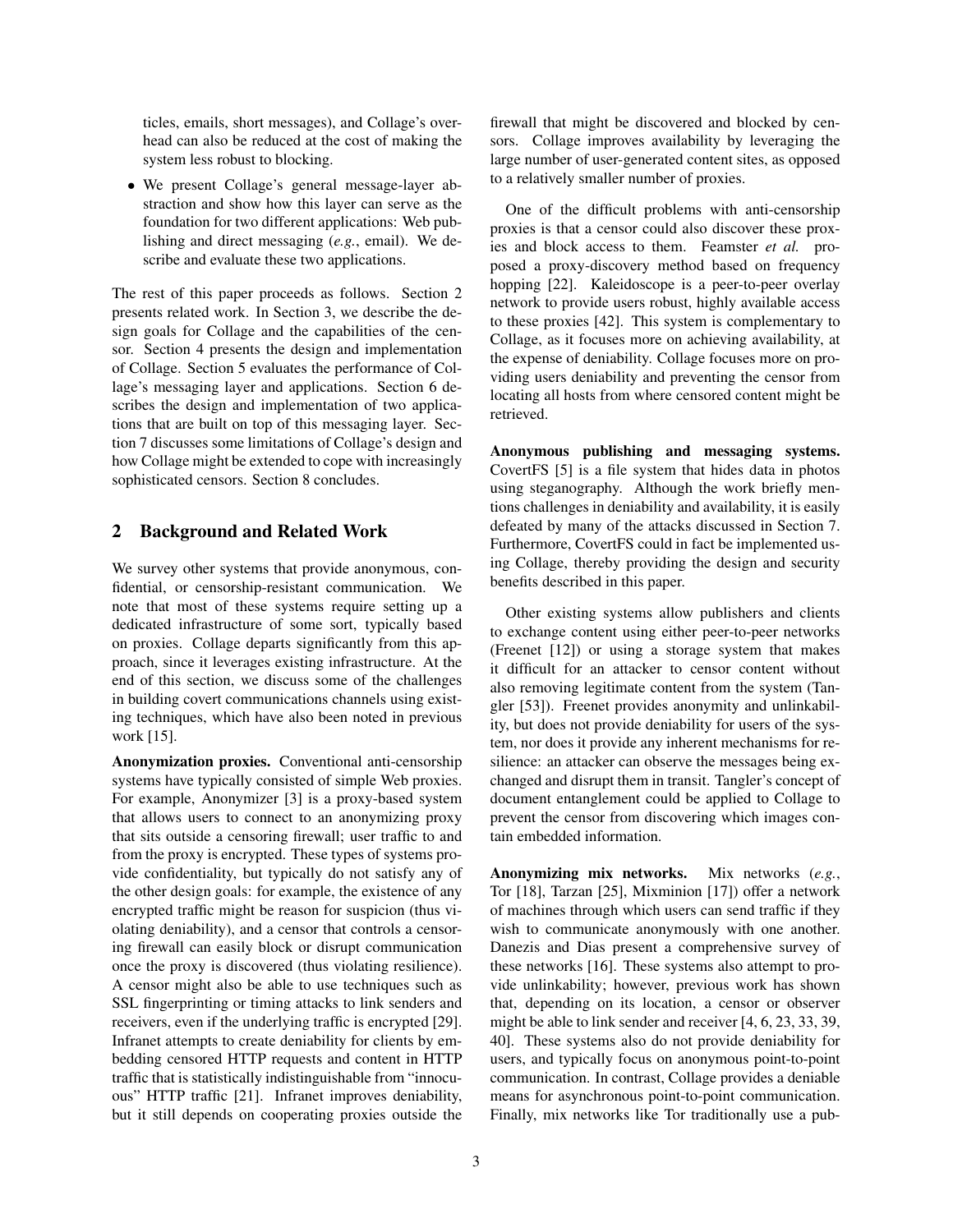lic relay list which is easily blocked, although work has been done to try to rectify this [44, 45].

Message hiding and embedding techniques. Collage relies on techniques that can embed content into cover traffic. The current implementation of Collage uses an image steganography tool called outguess [38] for hiding content in images and a text steganography tool called SNOW [41] for embedding content in text. We recognize that steganography techniques offer no formal security guarantees; in fact, these schemes can and have been subject to various attacks (*e.g.*, [27]). Danezis has also noted the difficulty in building covert channels with steganography alone [15]: not only can the algorithms be broken, but also they do not hide the identities of the communicating parties. Thus, these functions must be used as components in a larger system, not as standalone "solutions". Collage relies on the embedding functions of these respective algorithms, but its security properties do not hinge solely on the security properties of any single information hiding technique; in fact, Collage could have used watermarking techniques instead, but we chose these particular embedding techniques for our proof of concept because they had readily available, working implementations. One of the challenges that Collage's design addresses is how to use imperfect message hiding techniques to build a message channel that is both available and offers some amount of deniability for users.

### 3 Problem Overview

We now discuss our model for the censor's capabilities and our goals for circumventing a censor who has these capabilities. It is difficult, if not impossible, to fully determine the censor's current or potential capabilities; as a result, Collage cannot provide formal guarantees regarding success or deniability. Instead, we present a model for the censor that we believe is more advanced than current capabilities and, hence, where Collage is *likely* to succeed. Nevertheless, censorship is an arms race, so as the censor's capabilities evolve, attacks against censorship firewalls will also need to evolve in response. In Section 7, we discuss how Collage's could be extended to deal with these more advanced capabilities as the censor becomes more sophisticated.

We note that although we focus on censors, Collage also depends on content hosts to store media containing censored content. Content hosts currently do not appear to be averse to this usage (*e.g.*, to the best of our knowledge, Collage does not violate the Terms of Service for either Flickr or Twitter), although if Collage were to become very popular this attitude would likely change. Although we would prefer content hosts to willingly serve Collage content (*e.g.*, to help users in censored regimes), Collage can use many content hosts to prevent any single host from compromising the entire system.

## 3.1 The Censor

We assume that the censor wishes to allow *some* Internet access to clients, but can monitor, analyze, block, and alter subsets of this traffic. We believe this assumption is reasonable: if the censor builds an entirely separate network that is partitioned from the Internet, there is little we can do. Beyond this basic assumption, there is a wide range of capabilities we can assume. Perhaps the most difficult aspect of modeling the censor is figuring out how much effort it will devote to capturing, storing, and analyzing network traffic. Our model assumes that the censor can deploy monitors at multiple network egress points and observe all traffic as it passes (including both content and headers). We consider two types of capabilities: targeting and disruption.

Targeting. A censor might *target* a particular user behind the firewall by focusing on that user's traffic patterns; it might also target a particular suspected content host site by monitoring changes in access patterns to that site (or content on that site). In most networks, a censor can monitor all traffic that passes between its clients and the Internet. Specifically, we assume the censor can eavesdrop any network traffic between clients on its network and the Internet. A censor's motive in passively monitoring traffic would most likely be either to determine that a client was using Collage or to identify sites that are hosting content. To do so, the censor could monitor traffic *aggregates* (*i.e.*, traffic flow statistics, like Net-Flow [34]) to determine changes in overall traffic patterns (*e.g.*, to determine if some website or content has suddenly become more popular). The censor can also observe traffic streams from *individual* users to determine if a particular user's clickstream is suspicious, or otherwise deviates from what a real user would do. These capabilities lead to two important requirements for preserving deniability: traffic patterns generated by Collage should not skew overall distributions of traffic, and the traffic patterns generated by an individual Collage user must resemble the traffic generated by innocuous individuals.

To target users or sites, a censor might also use Collage as a sender or receiver. This assumption makes some design goals more challenging: a censor could, for example, inject bogus content into the system in an attempt to compromise message availability. It could also join Collage as a client to discover the locations of censored content, so that it could either block content outright (thus attacking availability) or monitor users who download similar sets of content (thus attacking deniability). We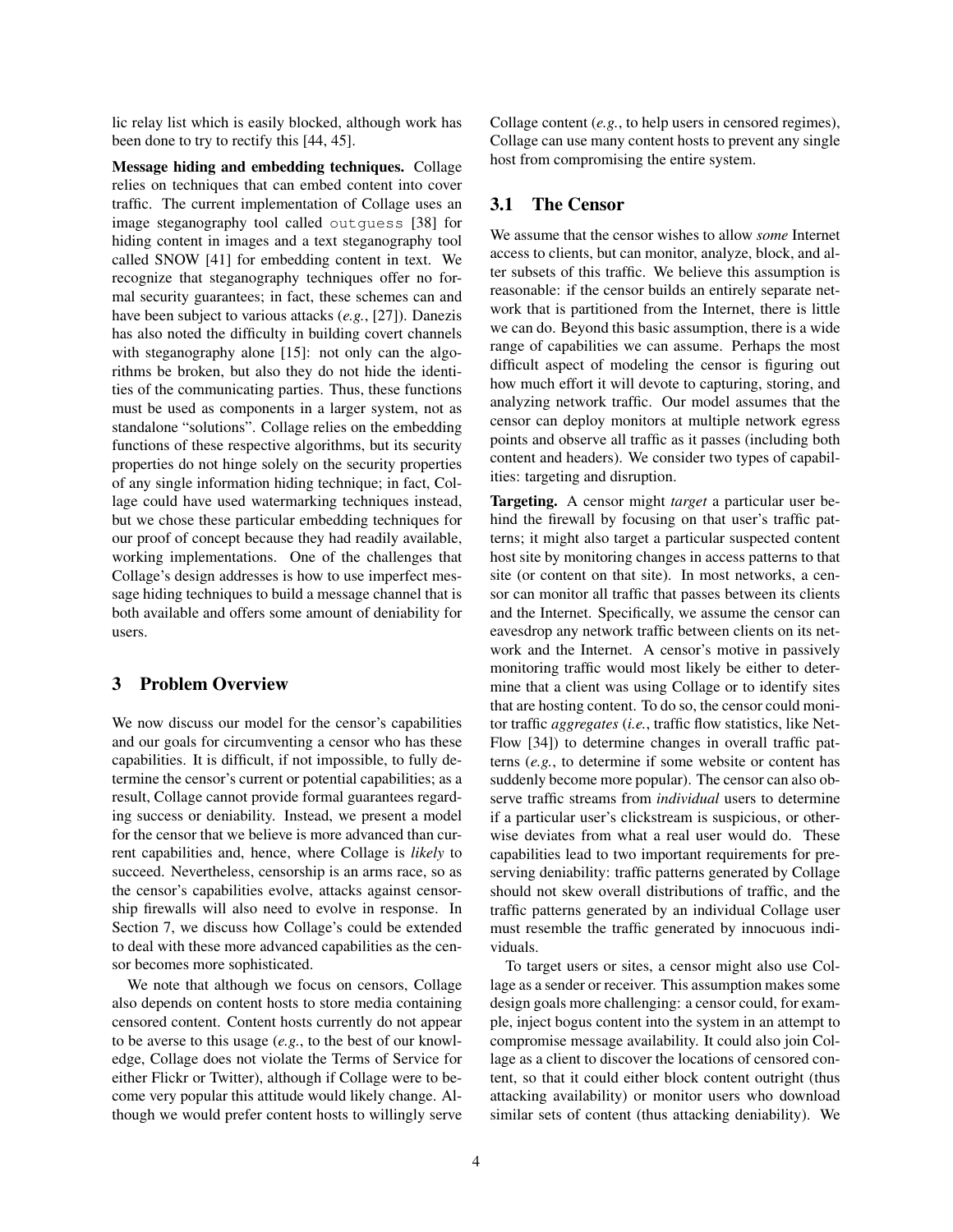also assume that the censor could act as a content publisher. Finally, we assume that a censor might be able to coerce a content host to shut down its site (an aggressive variant of actively blocking requests to a site).

Disruption. A censor might attempt to *disrupt* communications by actively mangling traffic. We assume the censor would not mangle uncensored content in any way that a user would notice. A censor could, however, inject additional traffic in an attempt to confuse Collage's process for encoding or decoding censored content. We assume that it could also block traffic at granularities ranging from an entire site to content on specific sites.

The costs of censorship. In accordance with Bellovin's recent observations [7], we assume that the censor's capabilities, although technically limitless, will ultimately be constrained by cost and effort. In particular, we assume that the censor will *not* store traffic indefinitely, and we assume that the censor's will or capability to analyze traffic prevents it from observing more complex statistical distributions on traffic (*e.g.*, we assume that it cannot perform analysis based on joint distributions between arbitrary pairs or groups of users). We also assume that the censor's computational capabilities are limited: for example, performing deep packet inspection on every packet that traverses the network or running statistical analysis against all traffic may be difficult or infeasible, as would performing sophisticated timing attacks (*e.g.*, examining inter-packet or inter-request timing for each client may be computationally infeasible or at least prohibitively inconvenient). As the censorship arms race continues, the censor may develop such capabilities.

### 3.2 Circumventing the Censor

Our goal is to allow users to send and receive messages across a censorship firewall that would otherwise be blocked; we want to enable users to communicate across the firewall by exchanging articles and short messages (*e.g.*, email messages and other short messages). In some cases, the sender may be behind the firewall (*e.g.*, a user who wants to publish an article from within a censored regime). In other cases, the receiver might be behind the firewall (*e.g.*, a user who wants to browse a censored website).

We aim to understand Collage's performance in real applications and demonstrate that it is "good enough" to be used in situations where users have no other means for circumventing the firewall. We therefore accept that our approach may impose substantial overhead, and we do not aim for Collage's performance to be comparable to that of conventional networked communication. Ultimately, we strive for a system that is effective and easy to use for a variety of networked applications. To this end, Collage offers a messaging library that can support these applications; Section 6 describes two example applications.

Collage's main performance requirement is that the overhead should be small enough to allow content to be stored on sites that host user-generated content and to allow users to retrieve the hidden content in a reasonable amount of time (to ensure that the system is usable), and with a modest amount of traffic overhead (since some users may be on connections with limited bandwidth). In Section 5, we evaluate Collage's storage requirements on content hosting sites, the traffic overhead of each message (as well as the tradeoff between this overhead and robustness and deniability), and the overall transfer time for messages.

In addition to performance requirements, we want Collage to be robust in the face of the censor that we have outlined in Section 3.1. We can characterize this robustness in terms of two more general requirements. The first requirement is *availability*, which says that clients should be able to communicate in the face of a censor that is willing to restrict access to various content and services. Most existing censorship circumvention systems do not prevent a censor from blocking access to the system altogether. Indeed, regimes such as China have blocked or hijacked applications ranging from websites [43] to peer-to-peer systems [46] to Tor itself [45]. We aim to satisfy availability in the face of the censor's targeting capabilities that we described in Section 3.1.

Second, Collage should offer users of the system some level of *deniability*; although this design goal is hard to quantify or formalize, informally, deniability says that the censor cannot discover the users of the censorship system. It is important for two reasons. First, if the censor can identify the traffic associated with an anticensorship system, it can discover and either block or hijack that traffic. As mentioned above, a censor observing encrypted traffic may still be able to detect and block systems such as Tor [18]. Second, and perhaps more importantly, if the censor can identify specific users of a system, it can coerce those users in various ways. Past events have suggested that censors are able and willing to both discover and block traffic or sites associated with these systems *and* to directly target and punish users who attempt to defeat censorship. In particular, China requires users to register with ISPs before purchasing Internet access at either home or work, to help facilitate tracking individual users [10]. Freedom House reports that in six of fifteen countries they assessed, a blogger or online journalist was sentenced to prison for attempting to circumvent censorship laws—prosecutions have occurred in Tunisia, Iran, Egypt, Malaysia, and India [26]—and cites a recent event of a Chinese blogger who was recently attacked [11]. As these regimes have indicated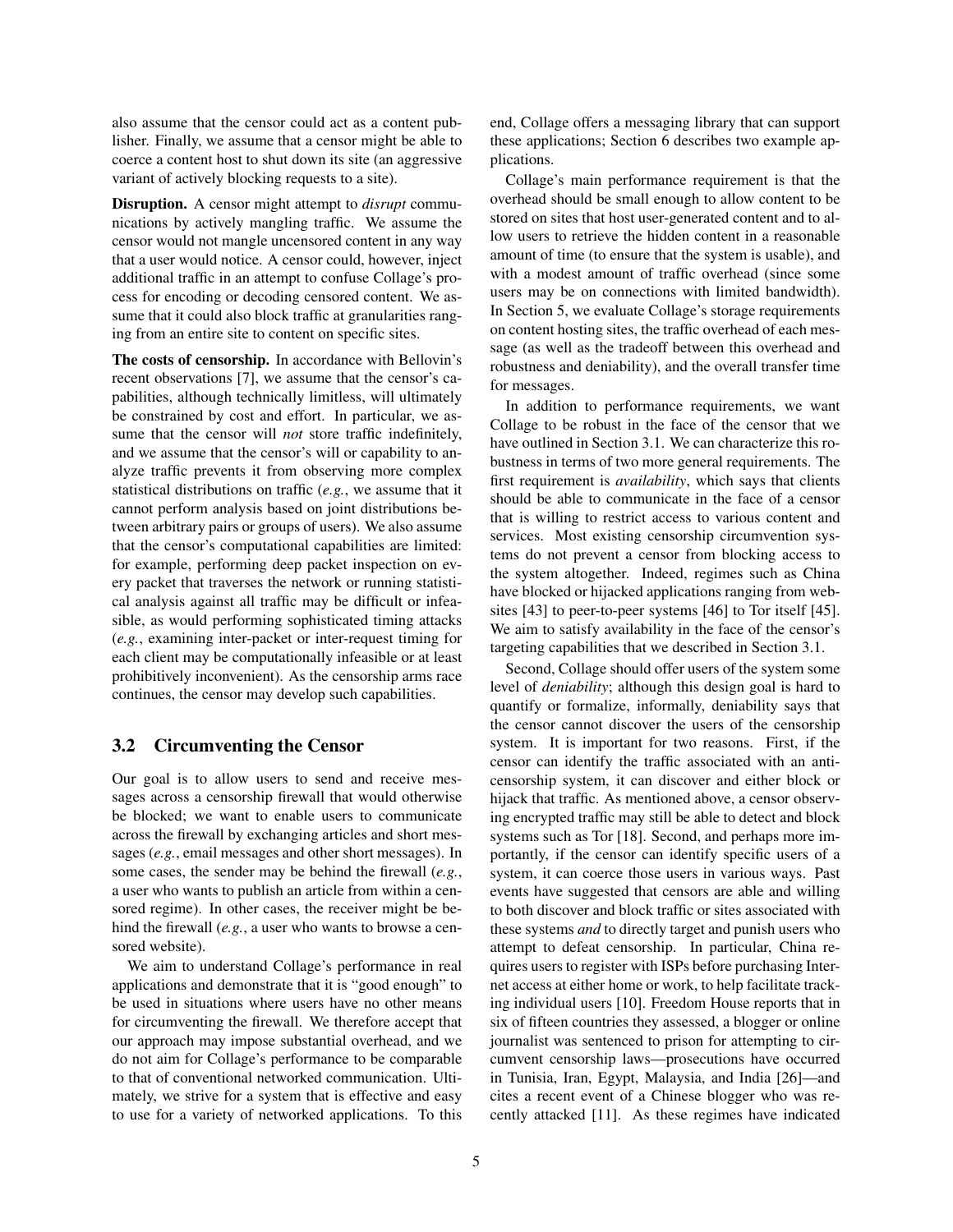

Figure 2: Collage's layered design model. Operations are in ovals; intermediate data forms are in rectangles.

their willingness and ability to monitor and coerce individual users, we believe that attempting to achieve some level of deniability is important for any anti-censorship system.

By design, a user cannot disprove claims that he engages in deniable communication, thus making it easier for governments and organizations to implicate arbitrary users. We accept this as a potential downside of deniable communications, but point out that organizations can already implicate users with little evidence (*e.g.*, [2]).

### 4 Collage Design and Implementation

Collage's design has three layers and roughly mimics the layered design of the network protocol stack itself. Figure 2 shows these three layers: the vector, message, and application layers. The *vector layer* provides storage for short data chunks (Section 4.1), and the *message layer* specifies a protocol for using the vector layer to send and receive messages (Section 4.2). A variety of applications can be constructed on top of the message layer. We now describe the vector and message layers in detail, deferring discussion of specific applications to Section 6. After describing each of these layers, we discuss *rendezvous*, the process by which senders and receivers find each other to send messages using the message layer (Section 4.3). Finally, we discuss our implementation and initial deployment (Section 4.4).

## 4.1 Vector Layer

The vector layer provides a substrate for storing short data chunks. Effectively, this layer defines the "cover media" that should be used for embedding a message. For example, if a small message is hidden in the high frequency of a video then the *vector* would be, for example, a YouTube video. This layer hides the details of this choice from higher layers and exposes three operations: encode, decode, and isEncoded. These operations encode data into a vector, decode data from an encoded vector, and check for the presence of encoded data given a secret key, respectively.

Collage imposes requirements on the choice of vector. First, each vector must have some capacity to hold encoded data. Second, the population of vectors must be large so that many vectors can carry many messages. Third, to satisfy both availability and deniability, it must be relatively easy for users to deniably send and receive vectors containing encoded chunks. Fourth, to satisfy availability, it must be expensive for the censor to disrupt chunks encoded in a vector. Any vector layer with these properties will work with Collage's design, although the deniability of a particular application will also depend upon its choice of vector, as we discuss in Section 7.

The feasibility of the vector layer rests on a key observation: *data hidden in user-generated content serves as a good vector for many applications, since it is both populous and comes from a wide variety of sources (*i.e.*, many users)*. Examples of such content include images published on Flickr [24] (as of June 2009, Flickr had about 3.6 billion images, with about 6 million new images per day [28]), tweets on Twitter [49] (Twitter had about half a million tweets per day [52], and Mashable projected about 18 million Twitter users by the end of 2009 [50]), and videos on YouTube [56], which had about 200, 000 new videos per day as of March 2008 [57].

For concreteness, we examine two classes of vector encoding algorithms. The first option is *steganography*, which attempts to hide data in a cover medium such that only intended recipients of the data (*e.g.*, those possessing a key) can detect its presence. Steganographic techniques can embed data in a variety of cover media, such as images, video, music, and text. Steganography makes it easy for legitimate Collage users to find vectors containing data and difficult for a censor to identify (and block) encoded vectors. Although the deniability that steganography can offer is appealing, key distribution is challenging, and almost all production steganography algorithms have been broken. Therefore, we cannot simply rely on the security properties of steganography.

Another option for embedding messages is *digital watermarking*, which is similar to steganography, except that instead of hiding data from the censor, watermarking makes it difficult to remove the data without destroying the cover material. Data embedded using watermarking is perhaps a better choice for the vector layer: although encoded messages are clearly visible, they are difficult to remove without destroying or blocking a large amount of legitimate content. If watermarked content is stored in a lot of popular user-generated content, Collage users can gain some level of deniability simply because all popular content contains some message chunks.

We have implemented two example vector layers. The first is image steganography applied to images hosted on Flickr [24]. The second is text steganography applied to user-generated text comments on websites such as blogs,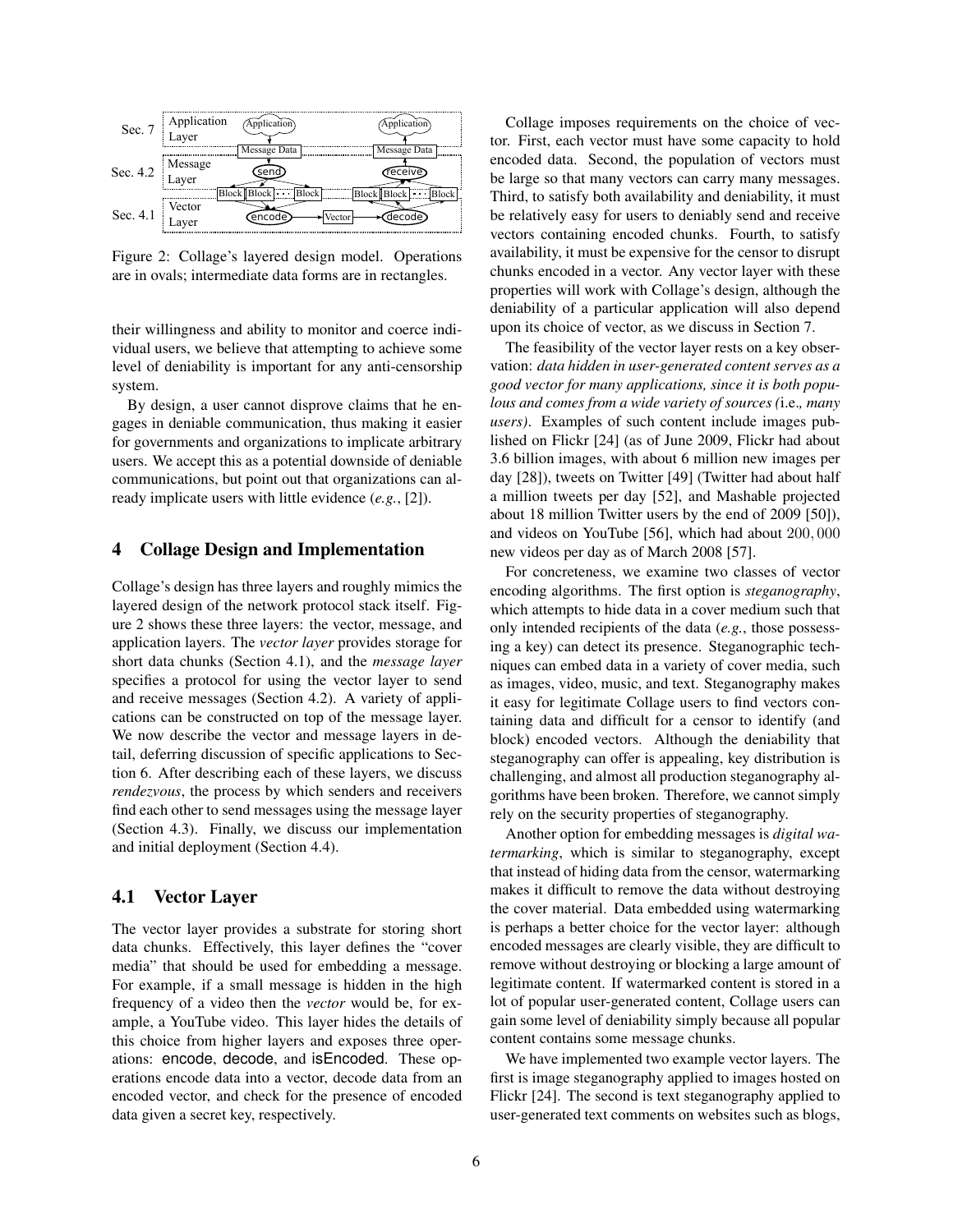| send(identifier, data) |                                                          |  |  |  |  |  |
|------------------------|----------------------------------------------------------|--|--|--|--|--|
| 1                      | Create a rateless erasure encoder for <b>data</b> .      |  |  |  |  |  |
| 2                      | for each suitable vector $(e.g., \text{ image file})$    |  |  |  |  |  |
| 3                      | do                                                       |  |  |  |  |  |
| $\overline{4}$         | Retrieve blocks from the erasure coder to                |  |  |  |  |  |
|                        | meet the vector's encoding capacity.                     |  |  |  |  |  |
| 5                      | <i>Concatenate</i> and <i>encrypt</i> these blocks using |  |  |  |  |  |
|                        | the identifier as the encryption key.                    |  |  |  |  |  |
| 6                      | encode the ciphertext into the vector.                   |  |  |  |  |  |
| 7                      | Publish the vector on a user-generated                   |  |  |  |  |  |
|                        | content host such that receivers                         |  |  |  |  |  |
|                        | can find it. See Section 4.3.                            |  |  |  |  |  |
| receive(identifier)    |                                                          |  |  |  |  |  |
| 1                      | Create a rateless erasure decoder.                       |  |  |  |  |  |
| 2                      | while the decoder cannot decode the message              |  |  |  |  |  |
| 3                      | do                                                       |  |  |  |  |  |
| $\overline{4}$         | <i>Find</i> and <i>fetch</i> a vector from a             |  |  |  |  |  |
|                        | user-generated content host.                             |  |  |  |  |  |
| 5                      | Check if the vector contains encoded                     |  |  |  |  |  |
|                        | data for this identifier.                                |  |  |  |  |  |
| 6                      | <b>if</b> the vector is encoded with message data        |  |  |  |  |  |
| 7                      | then                                                     |  |  |  |  |  |
| 8                      | decode payload from the vector.                          |  |  |  |  |  |
| 9                      | <i>Decrypt</i> the payload.                              |  |  |  |  |  |
| 10                     | Split the plaintext into blocks.                         |  |  |  |  |  |
| 11                     | Provide each decrypted block to                          |  |  |  |  |  |
|                        | the erasure decoder.                                     |  |  |  |  |  |
| 12                     | <b>return</b> decoded message from erasure decoder       |  |  |  |  |  |

Figure 3: The message layer's send and receive operations.

YouTube [56], Facebook [20], and Twitter [49]. Despite possible and known limitations to these approaches (*e.g.*, [27]), both of these techniques have working implementations with running code [38, 41]. As watermarking and other data-hiding techniques continue to become more robust to attack, and as new techniques and implementations emerge, Collage's layered model can incorporate those mechanisms. The goal of this paper is *not* to design better data-hiding techniques, but rather to build a censorship-resistant message channel that leverages these techniques.

## 4.2 Message Layer

The message layer specifies a protocol for using the vector layer to send and receive arbitrarily long messages (*i.e.*, exceeding the capacity of a single vector). Observable behavior generated by the message layer should be deniable with respect to the normal behavior of the user or users at large.

Figure 3 shows the send and receive operations. send encodes message data in vectors and publishes them on content hosts, while receive finds encoded vectors on content hosts and decodes them to recover the original message. The sender associates a message identifier with each message, which should be unique for an application (*e.g.*, the hash of the message). Receivers use this identifier to locate the message. For encoding schemes that require a key (*e.g.*, [38]), we choose the key to be the message identifier.

To distribute message data among several vectors, the protocol uses rateless erasure coding [9, 32], which generates a near-infinite supply of short chunks from a source message such that any appropriately-sized subset of those chunks can reassemble the original message. For example, a rateless erasure coder could take a 80 KB message and generate 1 KB chunks such that any 100-subset of those chunks recovers the original message. Step 1 of send initializes a rateless erasure encoder for generating chunks of the message; step 4 retrieves chunks from the encoder. Likewise, step 1 of receive creates a rateless erasure decoder, step 11 provides retrieved chunks to the decoder, and step 12 recovers the message.

Most of the remaining send operations are straightforward, involving encryption and concatenation (step 5), and operation of the vector layer's encode function (step 6). Likewise, receive operates the vector layer's decode function (step 8), decrypts and splits the payload (steps 9 and 10). The only more complex operations are step 7 of send and step 4 of receive, which publish and retrieve content from user-generated content hosts. These steps must ensure (1) that senders and receivers agree on locations of vectors and (2) that publishing and retrieving vectors is done in a deniable manner. We now describe how to meet these two requirements.

## 4.3 Rendezvous: Matching Senders to Receivers

Vectors containing message data are stored to and retrieved from user-generated content hosts; to exchange messages, senders and receivers must first *rendezvous*. To do so, senders and receivers perform sequences of *tasks*, which are time-dependent sequences of actions. An example of a sender task is the sequence of HTTP requests (*i.e.*, actions) and fetch times corresponding to "Upload photos tagged with 'flowers' to Flickr"; a corresponding receiver task is "Search Flickr for photos tagged with 'flowers' and download the first 50 images." This scheme poses many challenges: (1) to achieve deniability, all tasks must resemble observable actions completed by innocuous entities not using Collage (*e.g.*, browsing the Web), (2) senders must identify vectors suitable for each task, and (3) senders and receivers must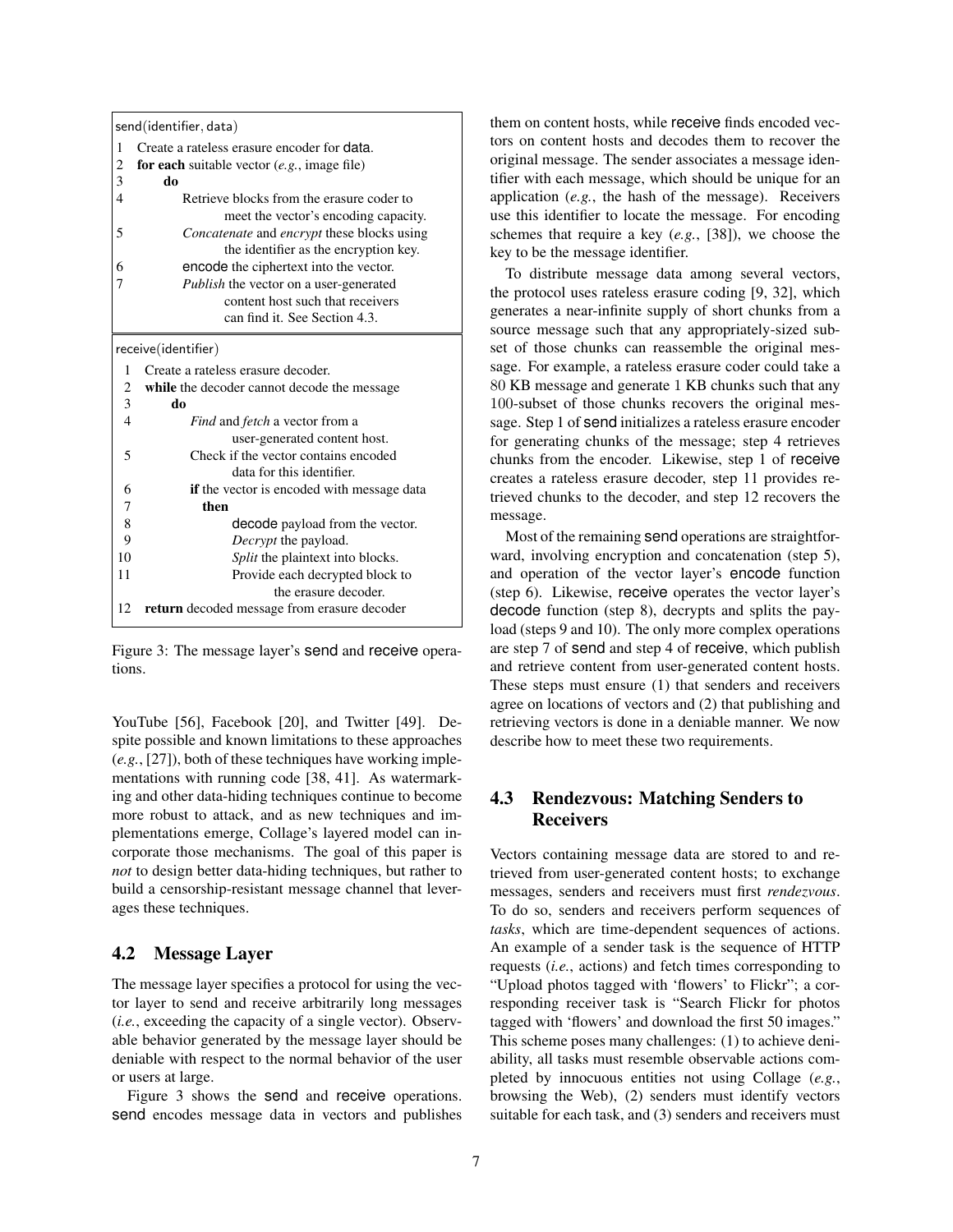agree on which tasks to use for each message. This section addresses these challenges.

Identifying suitable vectors. Task deniability depends on properly selecting vectors for each task. For example, for the receiver task "search for photos with keyword *flowers*," the corresponding sender task ("publish a photo with keyword *flowers*") must be used with photos of flowers; otherwise, the censor could easily identify vectors containing Collage content as those vectors that do not match their keywords. To achieve this, the sender picks vectors with attributes (*e.g.*, associated keywords) that match the expected content of the vector.

Agreeing on tasks for a message. Each user maintains a list of deniable tasks for common behaviors involving vectors (Section 4.1) and uses this list to construct a *task database*. The database is simply a table of pairs  $(T_s, T_r)$ , where  $T_s$  is a sender task and  $T_r$  is a receiver task. Senders and receivers construct pairs such that  $T_s$ publishes vectors in locations visited by  $T_r$ . For example, if  $T_r$  performs an image search for photos with keyword "flowers" then  $T_s$  would publish only photos with that keyword (and actually depicting flowers). Given this database, the sender and receiver map each message identifier to one or more task pairs and execute  $T_s$  and  $T_r$ , respectively.

The sender and receiver must agree on the mapping of identifiers to database entries; otherwise, the receiver will be unable to find vectors published by the sender. If the sender's and receiver's databases are identical, then the sender and receiver simply use the message identifier as an index into the task database. Unfortunately, the database may change over time, for a variety of reasons: tasks become obsolete (*e.g.*, Flickr changes its page structure) and new tasks are added (*e.g.*, it may be advantageous to add a task for a new search keyword during a current event, such as an election). Each time the database changes, other users need to be made aware of these changes. To this end, Collage provides two operations on the task database: add and remove. When a user receives an advertisement for a new task or a withdrawal of an existing task he uses these operations to update his copy of the task database.

Learning task advertisements and withdrawals is application specific. For some applications, a central authority sends updates using Collage's own message layer, while in others updates are sent offline (*i.e.*, separate from Collage). We discuss these options in Section 6. One feature is common to all applications: delays in propagation of database updates will cause different users to have slightly different versions of the task database, necessitating a mapping for identifiers to tasks that is robust to slight changes to the database.



Figure 4: The expected number of common tasks when mapping the same message identifier to a task subset, between two task databases that agree on varying percentages of tasks.

To reconcile database disagreements, our algorithm for mapping message identifiers to task pairs uses *consistent hash functions* [30], which guarantee that small changes to the space of output values have minimal impact on the function mapping. We initialize the task database by choosing a pseudorandom hash function  $h$  $(e.g., SHA-1)$  and precomputing  $h(t)$  for each task t. The algorithm for mapping an identifier  $M$  to a  $m$ -subset of the database is simple: compute  $h(M)$  and take the m entries from the task database with precomputed hash values closest to  $h(M)$ ; these task pairs are the mapping for M.

Using consistent hashing to map identifiers to task pairs provides an important property: updating the database results in only small changes to the mappings for existing identifiers. Figure 4 shows the expected number of tasks reachable after removing a percentage of the task database and replacing it with new tasks. As expected, increasing the number of tasks mapped for each identifier decreases churn. Additionally, even if half of the database is replaced, the sender and receiver can agree on at least one task when three or more tasks are mapped to each identifier. In practice, we expect the difference between two task databases to be around 10%, so three tasks to each identifier is sufficient. Thus, two parties with slightly different versions of the task database can still communicate messages: although some tasks performed by the receiver (*i.e.*, mapped using his copy of the database) will not yield content, most tasks will.

Choosing deniable tasks. Tasks should mimic the normal behavior of users, so that a user who is performing these tasks is unlikely to be pinpointed as a Collage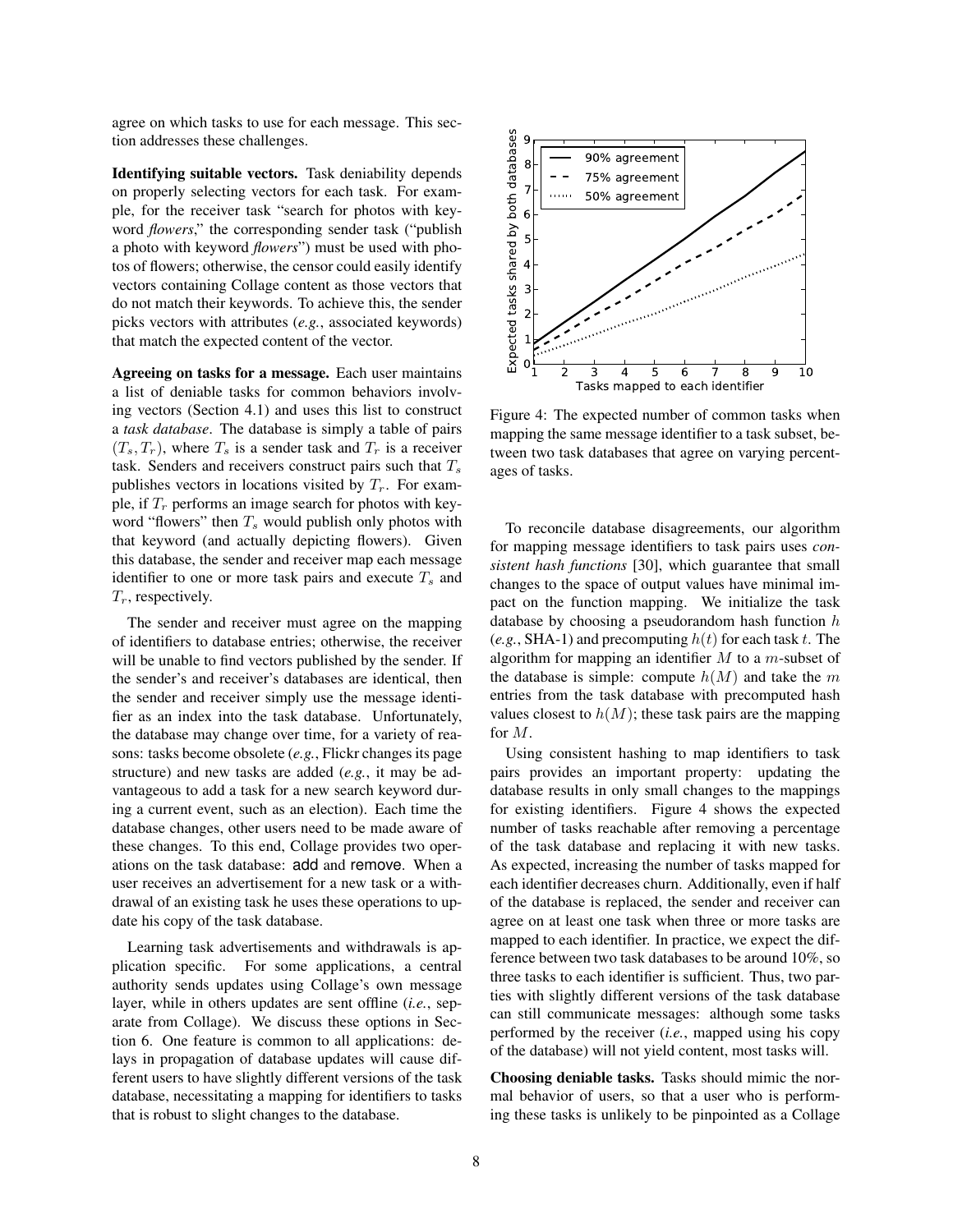user (which, in and of itself, could be incriminating). We design task sequences to "match" those of normal visitors to user-generated content sites. Tasks for different content hosts have different deniability criteria. For example, the task of looking at photos corresponding to a popular tag or tag pair offers some level of deniability, because an innocuous user might be looking at popular images anyway. The challenge, of course, is finding sets of tasks that are deniable, yet focused enough to allow a user to retrieve content in a reasonable amount of time. We discuss the issue of deniability further in Section 7.

### 4.4 Implementation

Collage requires minimal modification to existing infrastructure, so it is small and self-contained, yet modular enough to support many possible applications; this should facilitate adoption. We have released a version of Collage [13].

We have implemented Collage as a 650-line Python library, which handles the logic of the message layer, including the task database, vector encoding and decoding, and the erasure coding algorithm. To execute tasks, the library uses Selenium [1], a popular web browser automation tool; Selenium visits web pages, fills out forms, clicks buttons and downloads vectors. Executing tasks using a real web browser frees us from implementing an HTTP client that produces realistic Web traffic (*e.g.*, by loading external images and scripts, storing cookies, and executing asynchronous JavaScript requests).

We represent tasks as Python functions that perform the requisite task. Table 1 shows four examples. Each application supplies definitions of operations used by the tasks (*e.g.*, FindPhotosOfFlickrUser). The task database is a list of tasks, sorted by their MD5 hash; to map an identifier to a set of tasks, the database finds the tasks with hashes closest to the hash of the message identifier. After mapping, receivers simply execute these tasks and decode the resulting vectors. Senders face a more difficult task: they must supply the task with a vector suitable for that task. For instance, the task "publish a photo tagged with 'flowers"' must be supplied with a photo of flowers. We delegate the task of finding vectors meeting specific requirements to a *vector provider*. The exact details differ between applications; one of our applications searches a directory of annotated photos, while another prompts the user to type a phrase containing certain words (*e.g.*, "Olympics").

#### 5 Performance Evaluation

This section evaluates Collage according to the three performance metrics introduced in Section 3: storage overhead on content hosts, network traffic, and transfer time. We characterize Collage's performance by measuring its behavior in response to a variety of parameters. Recall that Collage (1) processes a message through an erasure coder, (2) encodes blocks inside vectors, (3) executes tasks to distribute the message vectors to content hosts, (4) retrieves some of these vectors from content hosts, and (5) decodes the message on the receiving side. Each stage can affect performance. In this section, we evaluate how each of these factors affects the performance of the message layer; Section 6 presents additional performance results for Collage applications using real content hosts.

- Erasure coding can recover an  $n$ -block message from  $(1+\frac{\epsilon}{2})n$  of its coded message blocks. Collage uses  $\epsilon = 0.01$ , as recommended by [32], yielding an expected 0.5% increase in storage, traffic, and transfer time of a message.
- Vector encoding stores erasure coded blocks inside vectors. Production steganography tools achieve encoding rates of between 0.01 and 0.05, translating to between 20 and 100 factor increases in storage, traffic, and transfer time [38]. Watermarking algorithms are less efficient; we hope that innovations in information hiding can reduce this overhead.
- Sender and receiver tasks publish and retrieve vectors from content hosts. Tasks do not affect the storage requirement on content hosts, but each task can impose additional traffic and time. For example, a task that downloads images by searching for them on Flickr can incur hundreds of kilobytes of traffic before finding encoded vectors. Depending on network connectivity, this step could take anywhere from a few seconds to a few minutes and can represent an overhead of several hundred percent, depending on the size of each vector.
- The number of executed tasks differs between senders and receivers. The receiver performs as many tasks as necessary until it is able to decode the message; this number depends on the size of the message, the number of vectors published by the sender, disagreements between sender and receiver task databases, the dynamics of the content host (*e.g.*, a surge of Flickr uploads could "bury" Collage encoded vectors), and the number of tasks and vectors blocked by the censor. While testing Collage, we found that we needed to execute only one task for the majority of cases.

The sender must perform as many tasks as necessary so that, given the many ways the receiver can fail to obtain vectors, the receiver will still be able to retrieve enough vectors to decode the message. In practice, this number is difficult to estimate and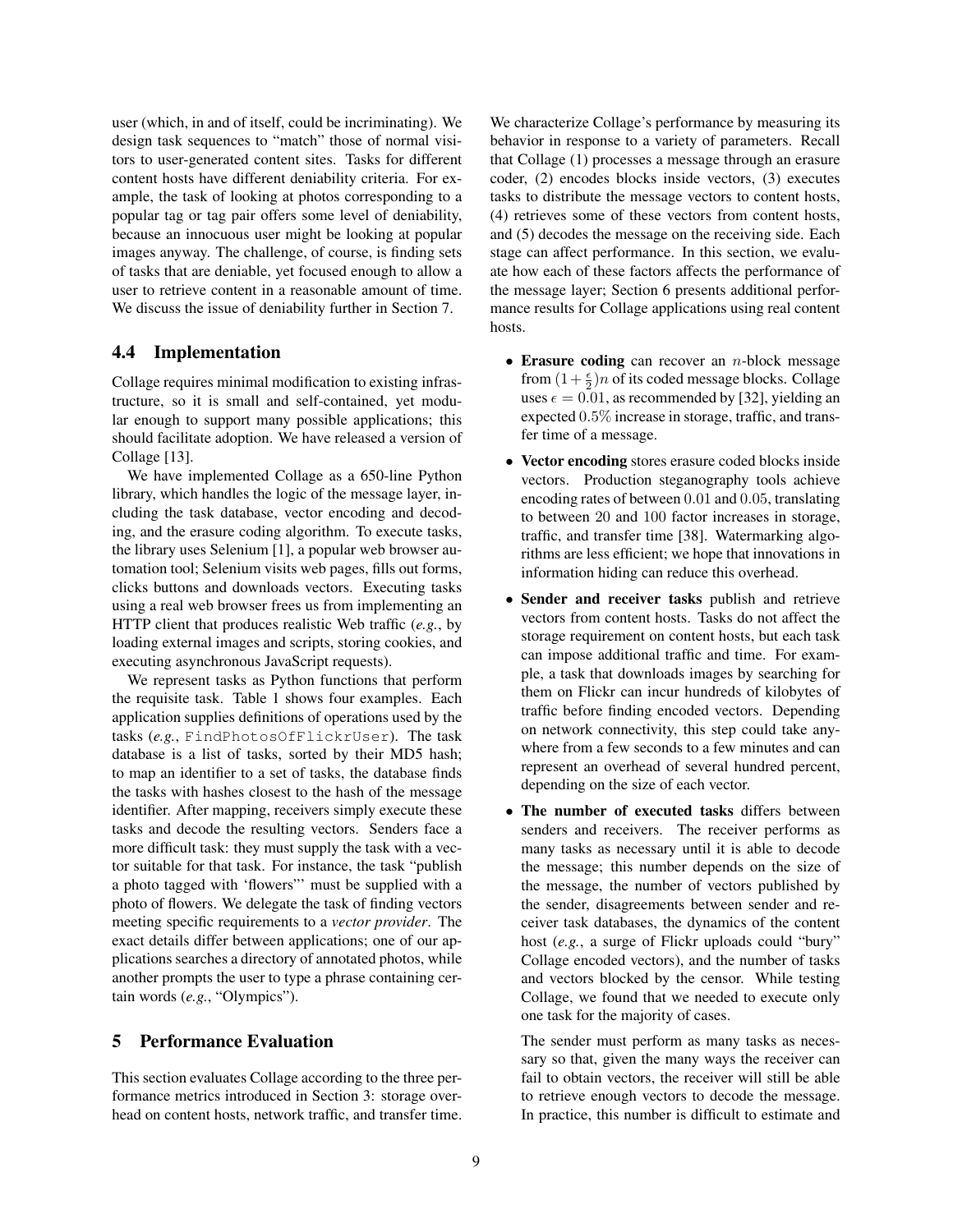| Content host   Sender task |                                              | Receiver task                  |
|----------------------------|----------------------------------------------|--------------------------------|
| Flickr                     | PublishAsUser('User', Photo, MsgData)        | FindPhotosOfFlickrUser('User') |
| Twitter                    | PostTweet ('Watching the Olympics', MsgData) | SearchTwitter('Olympics')      |

Table 1: Examples of sender and receiver task snippets.

vectors are scarce, so the sender simply uploads as many vectors as possible.

We implemented a Collage application that publishes vectors on a simulated content host, allowing us to observe the effects of these parameters. Figure 5 shows the results of running several experiments across Collage's parameter space. The simulation sends and receives a 23 KB one-day news summary. The message is erasure coded with a block size of 8 bytes and encoded into several vectors randomly drawn from a pool for vectors with average size 200 KB. Changing the message size scales the metrics linearly, while increasing the block size only decreases erasure coding efficiency.

Figure 5a demonstrates the effect of vector encoding efficiency on required storage on content hosts. We used a fixed-size identifier-to-task mapping of ten tasks. We chose four *send rates*, which are multiples of the minimum number of tasks required to decode the message: the sender may elect to send more vectors if he believes some vectors may be unreachable by the receiver. For example, with a send rate of 10x, the receiver can still retrieve the message even if 90% of vectors are unavailable. Increasing the task mapping size may be necessary for large send rates, because sending more vectors requires executing more tasks. These results give us hope for the future of information hiding technology: current vector encoding schemes are around 5% efficient; according to Figure 5a, this a region where a significant reduction in storage is possible with only incremental improvements in encoding techniques (*i.e.*, the slope is steep).

Figure 5b predicts total sender and receiver traffic from task overhead traffic, assuming 1 MB of vector storage on the content host. As expected, blocking more vectors increases traffic, as the receiver must execute more tasks to receive the same message content. Increasing storage beyond 1 MB decreases receiver traffic, because more message vectors are available for the same blocking rate. An application executed on a real content host transfers around 1 MB of overhead traffic for a 23 KB message.

Finally, Figure 5c shows the overall transfer time for senders and receivers, given varying time overheads. These overheads are optional for both senders and receivers and impose delays between requests to evade timing analysis by the censor. For example, Collage could build a distribution of inter-request timings from the user's normal (*i.e.*, non-Collage) traffic and impose this timing distribution on Collage tasks. We simulated the total transfer time using three network connection speeds. The first (768 Kbps download and 384 Kbps upload) is a typical entry-level broadband package and would be experienced if both senders and receivers are typical users within the censored domain. The second (768/10000 Kbps) would be expected if the sender has a high-speed connection, perhaps operating as a dedicated publisher outside the censored domain; one of the applications in Section 6 follows this model. Finally, the 6000/1000 Kbps connection represents expected nextgeneration network connectivity in countries experiencing censorship. In all cases, reasonable delays are imposed upon transfers, given the expected use cases of Collage (*e.g.*, fetching daily news article). We confirmed this result: a 23 KB message stored on a real content host took under 5 minutes to receive over an unreliable broadband wireless link; sender time was less than 1 minute.

## 6 Building Applications with Collage

Developers can build a variety of applications using the Collage message channel. In this section, we outline requirements for using Collage and present two example applications.

## 6.1 Application Requirements

Even though application developers use Collage as a secure, deniable messaging primitive, they must still remain conscious of overall application security when using these primitives. Additionally, the entire vector layer and several parts of the message layer presented in Section 4 must be provided by the application. These components can each affect correctness, performance, and security of the entire application. In this section, we discuss each of these components. Table 2 summarizes the component choices.

Vectors, tasks, and task databases. Applications specify a class of vectors and a matching vector encoding algorithm (*e.g.*, Flickr photos with image steganography) based on their security and performance characteristics. For example, an application requiring strong content deniability for large messages could use a strong steganography algorithm to encode content inside of videos.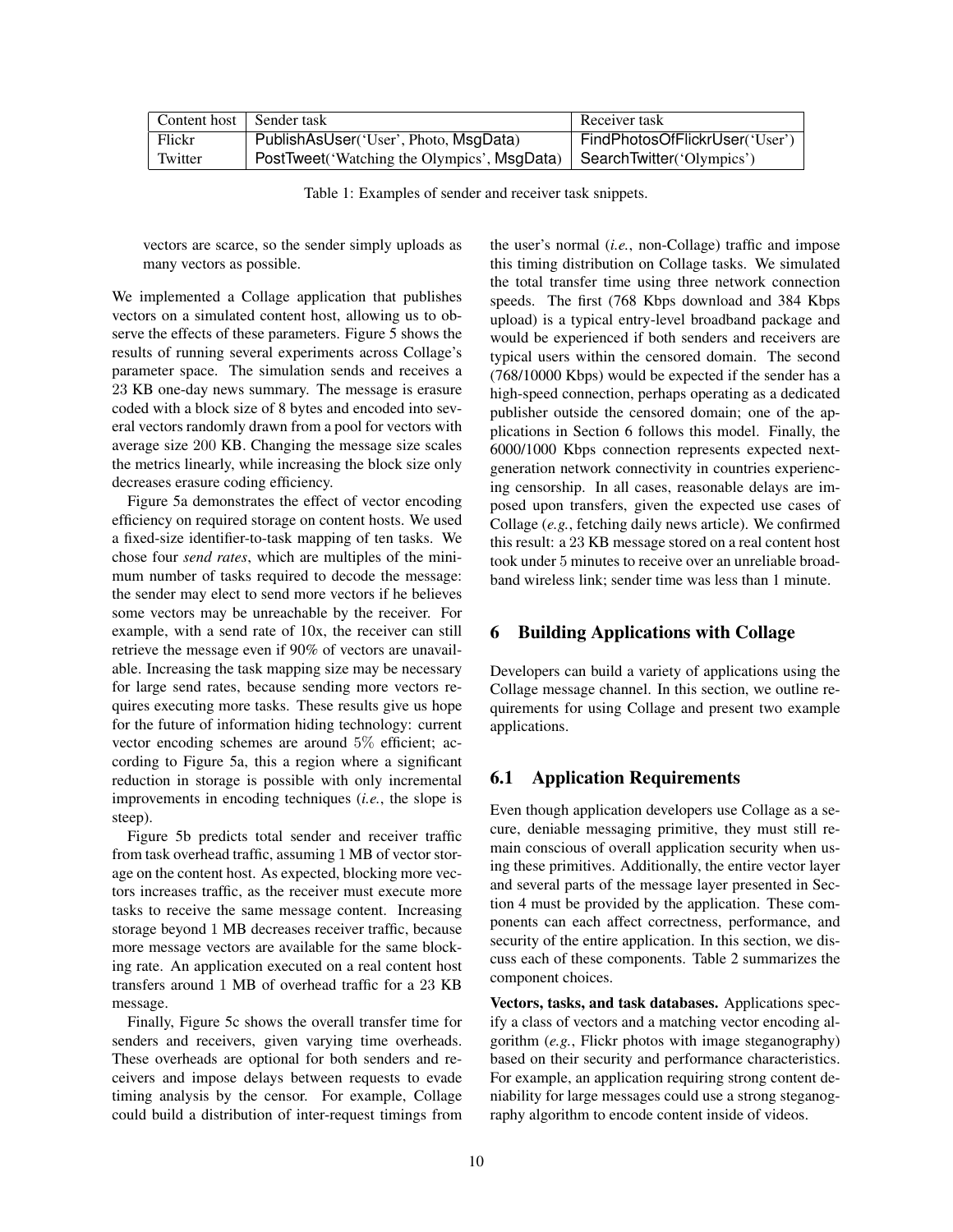

Figure 5: Collage's performance metrics, as measured using a simulated content host.

|                       | Web Content Proxy (Sec. 6.2)     | Covert Email (Sec. 6.3) | Other options                             |
|-----------------------|----------------------------------|-------------------------|-------------------------------------------|
| <b>Vectors</b>        | <b>Photos</b>                    | Text                    | Videos, music                             |
| Vector encoding       | Image steganography              | Text steganography      | Video steganography, digital watermarking |
| Vector sources        | Users of content hosts           | Covert Email users      | Automatic generation, crawl the Web       |
| <b>Tasks</b>          | Upload/download Flickr photos    | Post/receive Tweets     | Other user-generated content host(s)      |
| Database distribution | Send by publisher via proxy      | Agreement by users      | Prearranged algorithm, "sneakernet"       |
| Identifier security   | Distributed by publisher, groups | Group key               | Existing key distribution infrastructure  |

Table 2: Summary of application components.

Tasks are application-specific: uploading photos to Flickr is different from posting tweets on Twitter. Applications insert tasks into the task database, and the message layer executes these tasks when sending and receiving messages. The applications specify how many tasks are mapped to each identifier for database lookups. In Section 4.3, we showed that mapping each identifier to three tasks ensures that, on average, users can still communicate even with slightly out-of-date databases; applications can further boost availability by mapping more tasks to each identifier.

Finally, applications must distribute the task database. In some instances, a central authority can send the database to application users via Collage itself. In other cases, the database is communicated offline. The application's task database should be large enough to ensure diversity of tasks for messages published at any given time; if  $n$  messages are published every day, then the database should have  $cn$  tasks, where  $c$  is at least the size of the task mapping. Often, tasks can be generated programmatically, to reduce network overhead. For example, our Web proxy (discussed next) generates tasks from a list of popular Flickr tags.

Sources of vectors. Applications must acquire vectors used to encode messages, either by requiring end-users to provide their own vectors (*e.g.*, from a personal photo collection), automatically generating them, or obtaining them from an external source (*e.g.*, a photo donation system).

Identifier security. Senders and receivers of a message must agree on a message identifier for that message. This process is analogous to key distribution. There is a general tradeoff between ease of message identifier distribution and security of the identifier: if users can easily learn identifiers, then more users will use the system, but it will also be easier for the censor to obtain the identifier; the inverse is also true. Developers must choose a distribution scheme that meets the intended use of their application. We discuss two approaches in the next two sections, although there are certainly other possibilities.

Application distribution and bootstrapping. Users ultimately need a secure one-time mechanism for obtaining the application, without using Collage. A variety of distribution mechanisms are possible: clients could receive software using spam or malware as a propagation vector, or via postal mail or person-to-person exchange. There will ultimately be many ways to distribute applications without the knowledge of the censor. Other systems face the same problem [21]. This requirement does not obviate Collage, since once the user has received the software, he or she can use it to exchange an arbitrary number of messages.

To explore these design parameters in practice, we built two applications using Collage's message layer. The first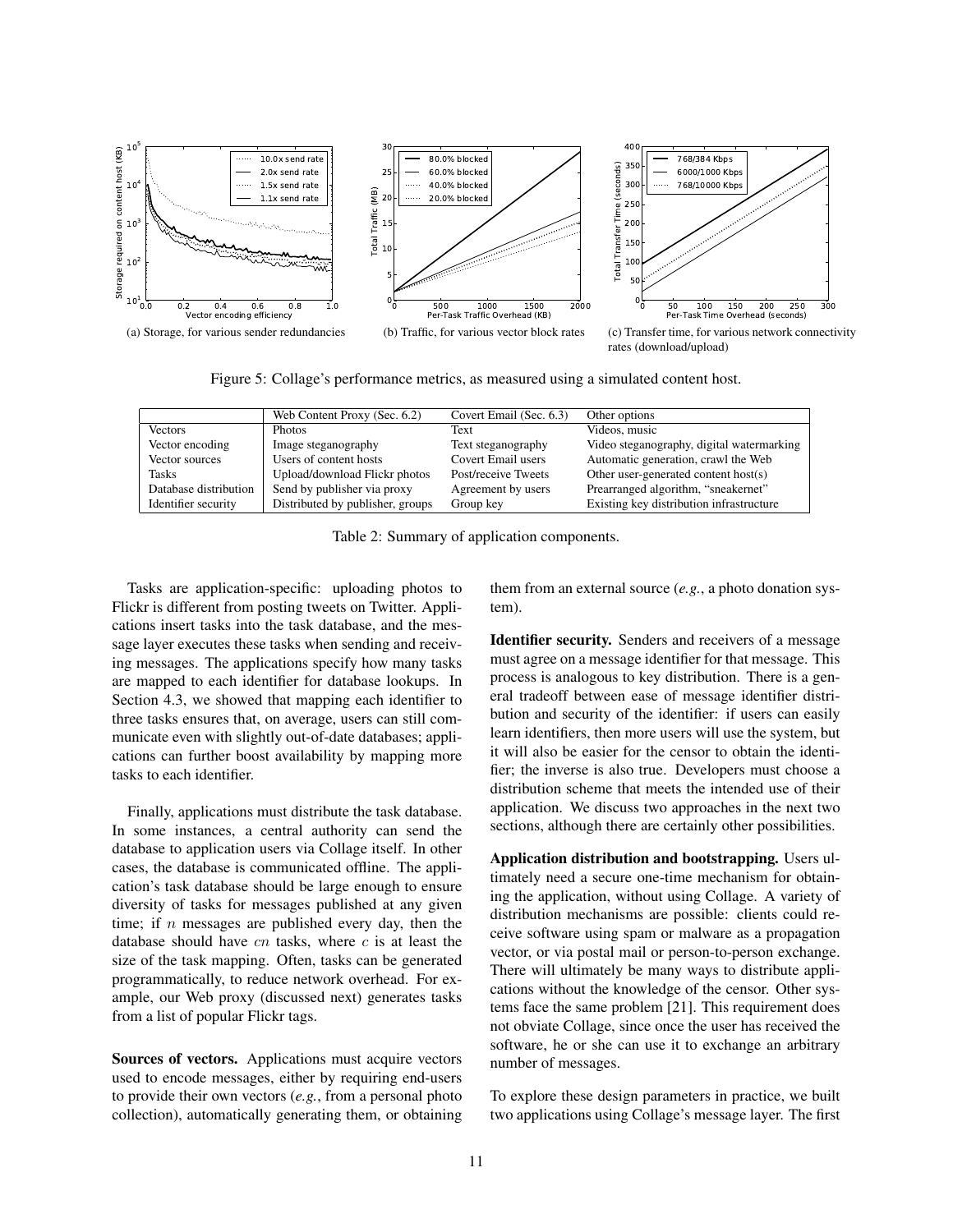

Figure 6: Proxied Web content passes through multiple parties before publication on content hosts. Each group downloads a different subset of images when fetching the same URL.

is a Web content proxy whose goal is to distribute content to many users; the second is a covert email system.

### 6.2 Web Content Proxy

We have built an asynchronous Web proxy using Collage's message layer, with which a publisher in an uncensored region makes content available to clients inside censored regimes. Unlike traditional proxies, our proxy shields both the identities of its users and the content hosted from the censor.

The proxy serves small Web documents, such as articles and blog posts, by steganographically encoding content into images hosted on photo-sharing websites like Flickr and Picasa. A standard steganography tool [38] can encode a few kilobytes in a typical image, meaning most hosted documents will fit within a few images. To host many documents simultaneously, however, the publisher needs a large supply of images; to meet this demand, the publisher operates a service allowing generous users of online image hosts to donate their images. The service takes the images, encodes them with message data, and returns the encoded images to their owners, who then upload them to the appropriate image hosts. Proxy users download these photos and decode their contents. Figure 6 summarizes this process. Notice that the publisher is outside the censored domain, which frees us from worrying about sender deniability.

To use a proxy, users must *discover* a publisher, *register* with that publisher, and be *notified* of an encryption key. Publishers are identified by their public key so discovering publishers is reduced to a key distribution exercise, albeit that these keys must be distributed without the suspicion of the censor. Several techniques are feasible: the key could be delivered alongside the client software, derived from a standard SSL key pair, or distributed offline. Like any key-based security system, our proxy must deal with this inherent bootstrapping problem.

Once the client knows the publisher's public key, it sends a message requesting registration. The message identifier is the publisher's public key and the message payload contains the public key of the client encrypted using the publisher's public key. This encryption ensures that only the publisher knows the client's public key. The publisher receives and decrypts the client's registration request using his own private key.

The client is now registered but doesn't know where content is located. Therefore, the publisher sends the client a message containing a *group key*, encrypted using the client's public key. The group key is shared between a small number of proxy users and is used to discover identifiers of content. For security, different groups of users fetch content from different locations; this prevents any one user from learning about (and attacking) all content available through the proxy.

After registration is complete, clients can retrieve content. To look up a URL  $u$ , a client hashes  $u$  with a keyed hash function using the group key. It uses the hash as the message identifier for receive.

Unlike traditional Web proxies, only a limited amount of content is available though our proxy. Therefore, to accommodate clients' needs for unavailable content, clients can suggest content to be published. To suggest a URL, a client sends the publisher a message containing the requested URL. If the publisher follows the suggestion, then it publishes the URL for users of that client's group key.

Along with distributing content, the publisher provides updates to the task database via the proxy itself (at the URL proxy://updates). The clients occasionally fetch content from this URL to keep synchronized with the publisher's task database. The consistent hashing algorithm introduced in Section 4.3 allows updates to be relatively infrequent; by default, the proxy client updates its database when 20% of tasks have been remapped due to churn (*i.e.*, there is a 20% reduction in the number of successful task executions). Figure 4 shows that there may be many changes to the task database before this occurs.

Implementation and Evaluation. We have implemented a simple version of the proxy and can use it to publish and retrieve documents on Flickr. The task database is a set of tasks that search for combinations (*e.g.*, "vacation" and "beach") of the 130 most popular tags. A 23 KB one-day news summary requires nine JPEG photos ( $\approx$  3 KB data per photo, plus encoding overhead) and takes approximately 1 minute to retrieve over a fast network connection; rendering web pages and large photos takes a significant fraction of this time. Note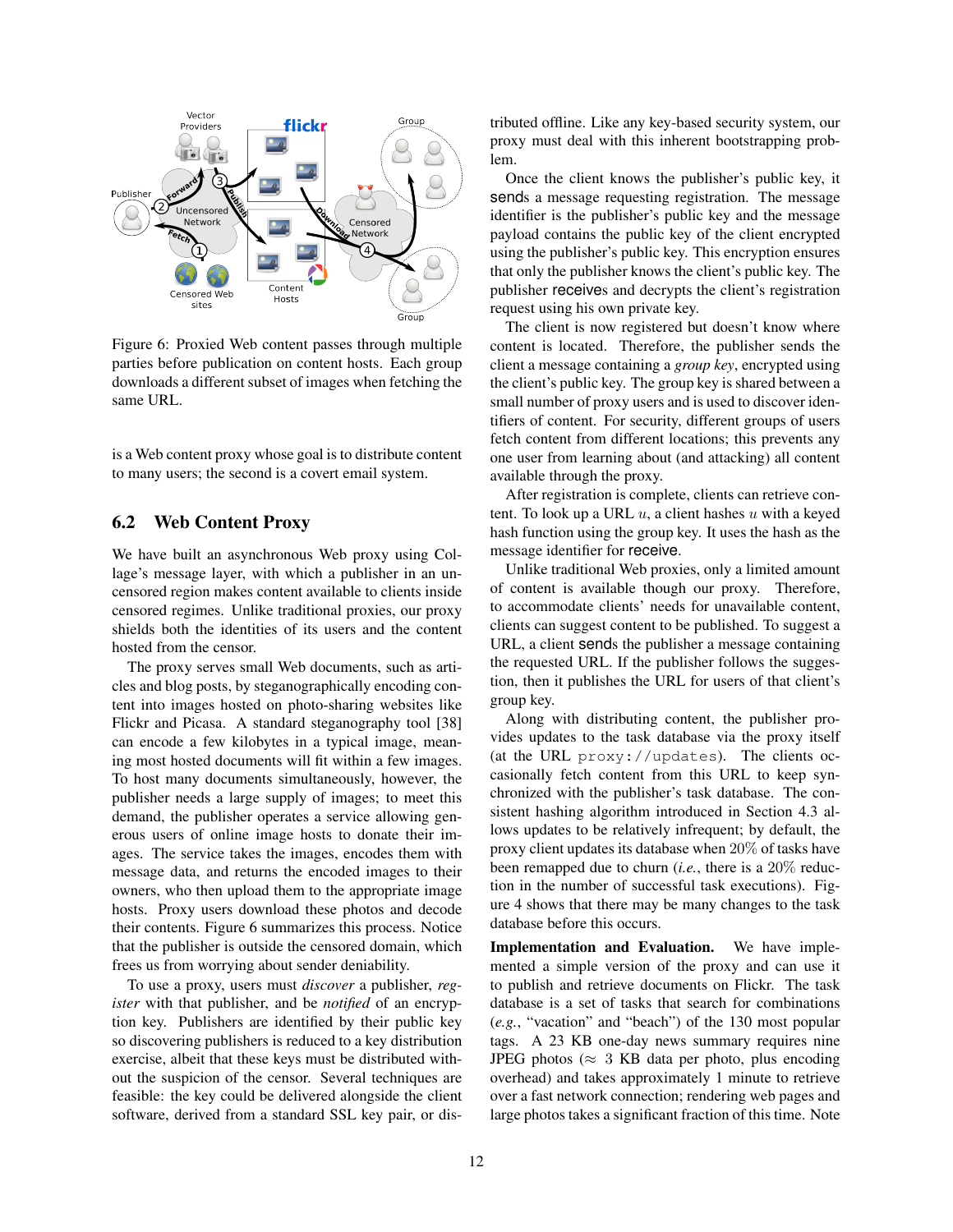that the document is retrieved immediately after publication; performance decays slightly over time because search results are displayed in reverse chronological order. We have also implemented a photo donation service, which accepts Flickr photos from users, encodes them with censored content, and uploads them on the user's behalf. This donation service is available for download [13].

## 6.3 Covert Email

Although our Web proxy provides censored content to many users, it is susceptible to attack from the censor for precisely this reason: because no access control is performed, the censor could learn the locations of published URLs using the proxy itself and potentially mount denial-of-service attacks. To provide greater security and availability, we present Covert Email, a point-to-point messaging system built on Collage's message layer that excludes the censor from sending or receiving messages, or observing its users. This design sacrifices scalability: to meet these security requirements, all key distribution is done out of band, similar to PGP key signing.

Messages sent with Covert Email will be smaller and potentially more frequent than for the proxy, so Covert Email uses text vectors instead of image vectors. Using text also improves deniability, because receivers are inside the censored domain, and publishing a lot of text (*e.g.*, comments, tweets) is considered more deniable than many photos. Blogs, Twitter, and comment posts can all be used to store message chunks. Because Covert Email is used between a closed group of users with a smaller volume of messages, the task database is smaller and updated less often without compromising deniability. Additionally, users can supply the text vectors needed to encode content (*i.e.*, write or generate them), eliminating the need for an outside vector source. This simplifies the design.

Suppose a group of mutually trusted users wishes to communicate using Covert Email. Before doing so, it must establish a shared secret key, for deriving message identifiers for sending and receiving messages. This onetime exchange is done out-of-band; any exchange mechanism works as long as the censor is unaware that a key exchange takes place. Along with exchanging keys, the group establishes a task database. At present, a database is distributed with the application; the group can augment its task database and notify members of changes using Covert Email itself.

Once the group has established a shared key and a task database, its members can communicate. To send email to Bob, Alice generates a message identifier by encrypting a tuple of his email address and the current date, using the shared secret key. The date serves as a salt and ensures variation in message locations over time. Alice then sends her message to Bob using that identifier. Here, Bob's email address is used only to uniquely identify him within the group; in particular, the domain portion of the address serves no purpose for communication within the group.

To receive new mail, Bob attempts to receive messages with identifiers that are the encryption of his email address and some date. To check for new messages, he checks each date since the last time he checked mail. For example, if Bob last checked his mail yesterday, he checks two dates: yesterday and today.

If one group member is outside the censored domain, then *Covert Email can interface with traditional email.* This user runs an email server and acts as a proxy for the other members of the group. To send mail, group members send a message to the proxy, requesting that it be forwarded to a traditional email address. Likewise, when the proxy receives a traditional email message, it forwards it to the requisite Covert Email user. This imposes one obvious requirement on group members sending mail using the proxy: they must use email addresses where the domain portion matches the domain of the proxy email server. Because the domain serves no other purpose in Covert Email addresses, implementing this requirement is easy.

Implementation and Evaluation. We have implemented a prototype application for sending and retrieving Covert Email. Currently, the task database is a set of tasks that search posts of other Twitter users. We have also written tasks that search for popular keywords (*e.g.*, "World Cup"). To demonstrate the general approach, we have implemented an (insecure) proof-ofconcept steganography algorithm that stores data by altering the capitalization of words. Sending a short 194 byte message required three tweets and took five seconds. We have shown that Covert E-mail has the potential to work in practice, although this application obviously needs many enhancements before general use, most notably a secure text vector encoding algorithm and more deniable task database.

## 7 Threats to Collage

This section discusses limitations of Collage in terms of the security threats it is likely to face from censors; we also discuss possible defenses. Recall from Section 3.2 that we are concerned with two security metrics: *availability* and *deniability*. Given the unknown power of the censor and lack of formal information hiding primitives in this context, both goals are necessarily best effort.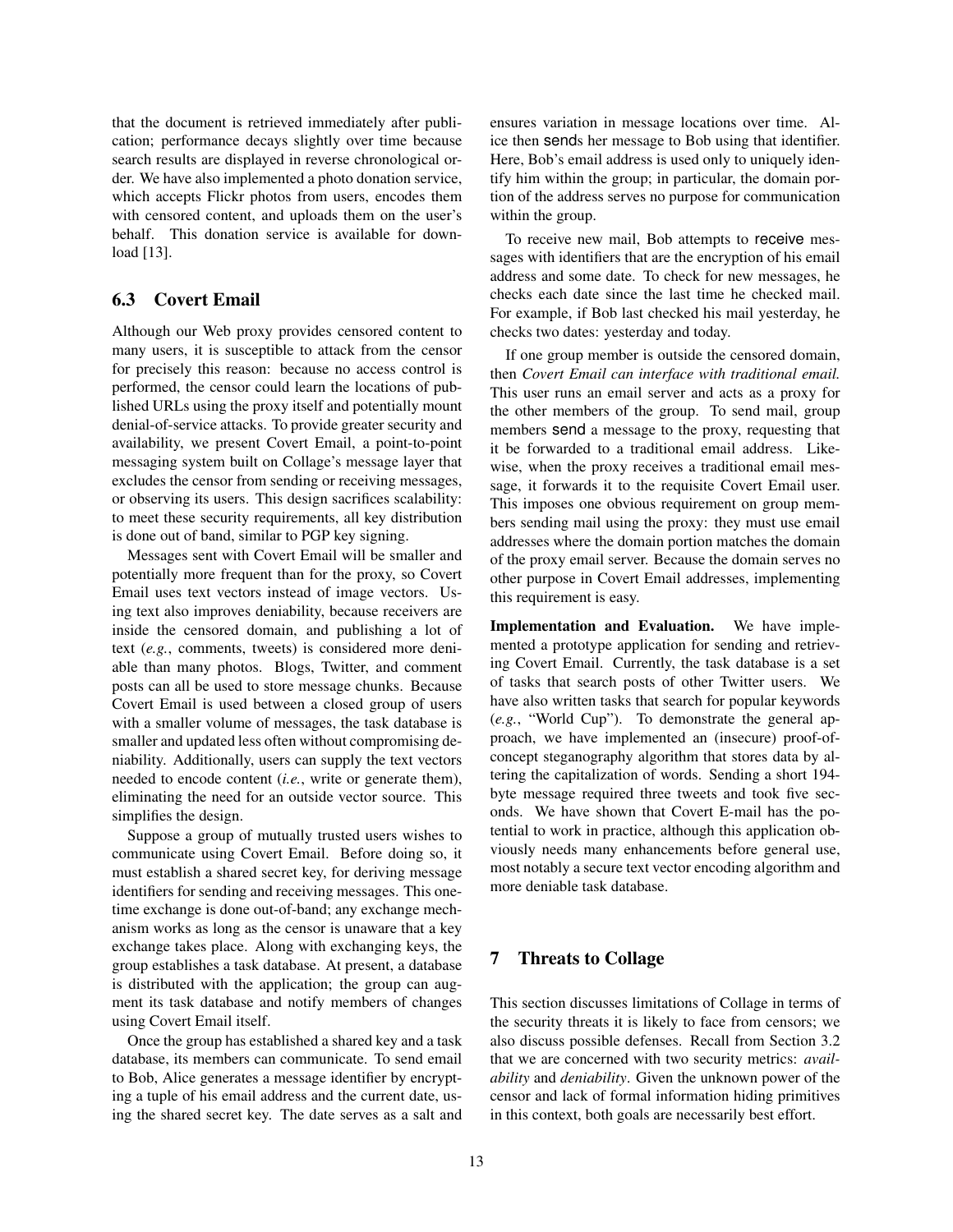### 7.1 Availability

A censor may try to prevent clients from sending and receiving messages. Our strongest argument for Collage's availability depends on a censor's unwillingness to block large quantities of legitimate content. This section discusses additional factors that contribute to Collage's current and future availability.

The censor could *block message vectors*, but a censor that wishes to allow access to legitimate content may have trouble doing so since censored messages are encoded inside otherwise legitimate content, and message vectors are, by design, difficult to remove without destroying the cover content. Furthermore, some encoding schemes (*e.g.*, steganography) are resilient against more determined censors, because they hide the presence of Collage data; blocking encoded vectors then also requires blocking many legitimate vectors.

The censor might instead *block traffic patterns resembling Collage's tasks*. From the censor's perspective, doing so may allow legitimate users access to content as long as they do not use one of the many tasks in the task database to retrieve the content. Because tasks in the database are "popular" among innocuous users by design, blocking a task may also disrupt the activities of legitimate users. Furthermore, if applications prevent the censor from knowing the task database, mounting this attack becomes quite difficult.

The censor could *block access to content hosts*, thereby blocking access to vectors published on those hosts. Censors have mounted this attack in practice; for example, China is currently blocking Flickr and Twitter, at least in part [43]. Although Collage cannot prevent these sites from being blocked, applications can reduce the impact of this action by publishing vectors *across many user-generated content sites*, so even if the censor blocks a few popular sites there will still be plenty of sites that host message vectors. One of the strengths of Collage's design is that it does not depend on any specific user-generated content service: any site that can host content for users can act as a Collage drop site.

The censor could also try to *prevent senders from publishing content*. This action is irrelevant for applications that perform all publication outside a censored domain. For others, it is impractical for the same reasons that blocking receivers is impractical. Many content hosts (*e.g.*, Flickr, Twitter) have third-party publication tools that act as proxies to the publication mechanism [51]. Blocking all such tools is difficult, as evidenced by Iran's failed attempts to block Twitter [14].

Instead of blocking access to publication or retrieval of user-generated content, the censor could *coerce content hosts* to remove vectors or disrupt the content inside them. For certain vector encodings (*e.g.*, steganography) the content host may be unable to identify vectors containing Collage content; in other cases (*e.g.*, digital watermarking), removing encoded content is difficult without destroying the outward appearance of the vector (*e.g.*, removing the watermark could induce artifacts in a photograph).

## 7.2 Deniability

As mentioned in Section 3.1, the censor may try to compromise the deniability of Collage users. Intuitively, a Collage user's actions are *deniable* if the censor cannot distinguish the use of Collage from "normal" Internet activity. Deniability is difficult to quantify; others have developed metrics for anonymity [39], and we are working on quantitative metrics for deniability in our ongoing work. Instead, we explore deniability somewhat more informally and aim to understand how a censor can attack a Collage user's deniability and how future extensions to Collage might mitigate these threats. The censor may attempt to compromise the deniability of either the sender or the receiver of a message. We explore various ways the censor might mount these attacks, and possible extensions to Collage to defend against them.

The censor may attempt to identify senders. Applications can use several techniques to improve deniability. First, they can *choose deniable content hosts*; if a user has never visited a particular content host, it would be unwise to upload lots of content there. Second, *vectors must match tasks*; if a task requires vectors with certain properties (*e.g.*, tagged with "vacation"), vectors not meeting those requirements are not deniable. The vector provider for each application is responsible for ensuring this. Finally, *publication frequency must be indistinguishable* from a user's normal behavior and the publication frequency of innocuous users.

The censor may also attempt to **identify receivers**, by observing their task sequences. Several application parameters affect receiver deniability. As the *size of the task database* grows, clients have more variety (and thus deniability), but must crawl through more data to find message chunks. Increasing the *number of tasks mapped to each identifier* gives senders more choice of publication locations, but forces receivers to sift through more content when retrieving messages. Increasing *variety of tasks* increases deniability, but requires a human author to specify each type of task. The receiver must decide an *ordering of tasks* to visit; ideally, receivers only visit tasks that are popular among innocuous users.

Ultimately, the censor may develop more sophisticated techniques to defeat user deniability. For example, a censor may try to target individual users by mounting timing attacks (as have been mounted against other systems like Tor [4, 33]), or may look at how browsing patters change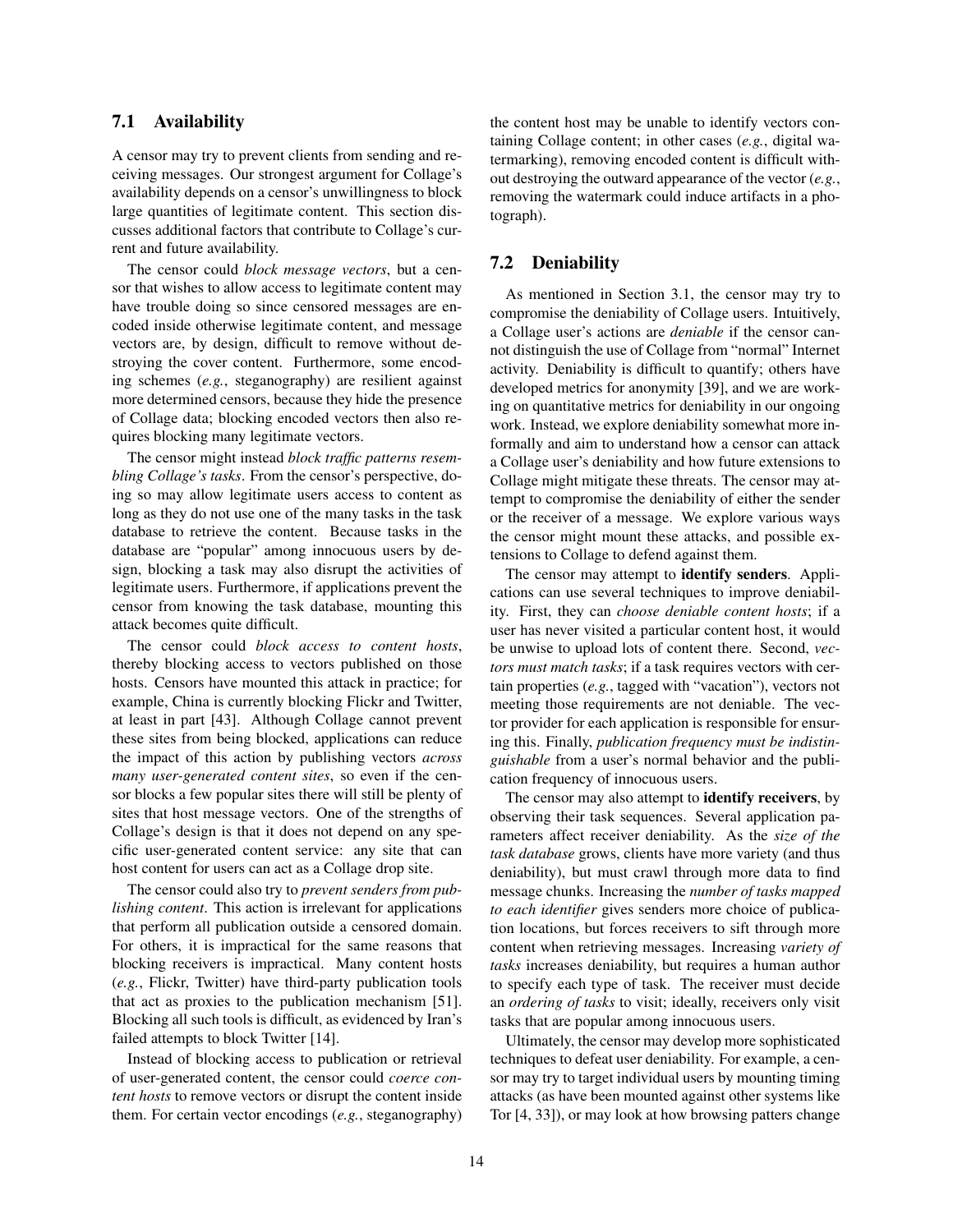across groups of users or content sites. In these cases, we believe it is possible to extend Collage so that its request patterns more closely resemble those of innocuous users. To do so, Collage could monitor a user's normal Web traffic and allow Collage traffic to only perturb observable distributions (*e.g.*, inter-request timings, traffic per day, etc.) by small amounts. Doing so could obviously have massive a impact on Collage's performance. Preliminary analysis shows that over time this technique could yield sufficient bandwidth for productive communication, but we leave its implementation to future work.

## 8 Conclusion

Internet users in many countries need safe, robust mechanisms to publish content and the ability to send or publish messages in the face of censorship. Existing mechanisms for bypassing censorship firewalls typically rely on establishing and maintaining infrastructure outside the censored regime, typically in the form of proxies; unfortunately, when a censor blocks these proxies, the systems are no longer usable. This paper presented Collage, which bypasses censorship firewalls by piggybacking messages on the vast amount and types of user-generated content on the Internet today. Collage focuses on providing both availability and some level of deniability to its users, in addition to more conventional security properties.

Collage is a further step in the ongoing arms race to circumvent censorship. As we discussed, it is likely that, upon seeing Collage, censors will take the next steps towards disrupting communications channels through the firewall—perhaps by mangling content, analyzing joint distributions of access patterns, or analyzing request timing distributions. However, as Bellovin points out: "There's no doubt that China—or any government sominded—can censor virtually everything; it's just that the cost—cutting most communications lines, and deploying enough agents to vet the rest—is prohibitive. The more interesting question is whether or not 'enough' censorship is affordable." [7] Although Collage itself may ultimately be disrupted or blocked, it represents another step in making censorship more costly to the censors; we believe that its underpinnings—the use of usergenerated content to pass messages through censorship firewalls—will survive, even as censorship techniques grow increasingly more sophisticated.

#### Acknowledgments

This work was funded by NSF CAREER Award CNS-0643974, an IBM Faculty Award, and a Sloan Fellowship. We thank our shepherd, Micah Sherr, and the anonymous reviewers for their valuable guidance and feedback. We also thank Hari Balakrishnan, Mike Freedman, Shuang Hao, Robert Lychev, Murtaza Motiwala, Anirudh Ramachandran, Srikanth Sundaresan, Valas Valancius, and Ellen Zegura for feedback.

#### References

- [1] Selenium Web application testing system. http://www. seleniumhq.org.
- [2] Riaa sues computer-less family, 234 others, for file sharing. http://arstechnica.com/old/content/2006/ 04/6662.ars, apr 2006.
- [3] Anonymizer. http://www.anonymizer.com/.
- [4] A. Back, U. Möller, and A. Stiglic. Traffic analysis attacks and trade-offs in anonymity providing systems. In I. S. Moskowitz, editor, *Proceedings of Information Hiding Workshop (IH 2001)*, pages 245–257. Springer-Verlag, LNCS 2137, April 2001.
- [5] A. Baliga, J. Kilian, and L. Iftode. A web based covert file system. In *HOTOS'07: Proceedings of the 11th USENIX workshop on Hot topics in operating systems*, pages 1–6, Berkeley, CA, USA, 2007. USENIX Association.
- [6] K. Bauer, D. McCoy, D. Grunwald, T. Kohno, and D. Sicker. Low-resource routing attacks against tor. In *Proceedings of the Workshop on Privacy in the Electronic Society (WPES 2007)*, Washington, DC, USA, Oct. 2007.
- [7] S. M. Bellovin. A Matter of Cost. *New York Times* Room for Debate Blog. Can Google Beat China? http://roomfordebate.blogs.nytimes.com/ 2010/01/15/can-google-beat-china/#steven, Jan. 2010.
- [8] P. Boucher, A. Shostack, and I. Goldberg. Freedom systems 2.0 architecture. White paper, Zero Knowledge Systems, Inc., December 2000.
- [9] J. W. Byers, M. Luby, M. Mitzenmacher, and A. Rege. A digital fountain approach to reliable distribution of bulk data. In *Proc. ACM SIGCOMM*, pages 56–67, Vancouver, British Columbia, Canada, Sept. 1998.
- [10] China Web Sites Seeking Users' Names. http: //www.nytimes.com/2009/09/06/world/asia/ 06chinanet.html, Sept. 2009.
- [11] Chinese blogger Xu Lai stabbed in Beijing bookshop. http://www.guardian.co.uk/world/2009/feb/ 15/china-blogger-xu-lai-stabbed, Feb. 2009.
- [12] I. Clarke. A distributed decentralised information storage and retrieval system. Master's thesis, University of Edinburgh, 1999.
- [13] Collage. http://www.gtnoise.net/collage/. [14] Could Iran Shut Down Twitter? http: //futureoftheinternet.org/ could-iran-shut-down-twitter, June 2009.
- [15] G. Danezis. Covert communications despite traffic data retention.
- [16] G. Danezis and C. Diaz. A survey of anonymous communication channels. Technical Report MSR-TR-2008-35, Microsoft Research, January 2008.
- [17] G. Danezis, R. Dingledine, and N. Mathewson. Mixminion: Design of a Type III Anonymous Remailer Protocol. In *Proceedings of the 2003 IEEE Symposium on Security and Privacy*, pages 2– 15, May 2003.